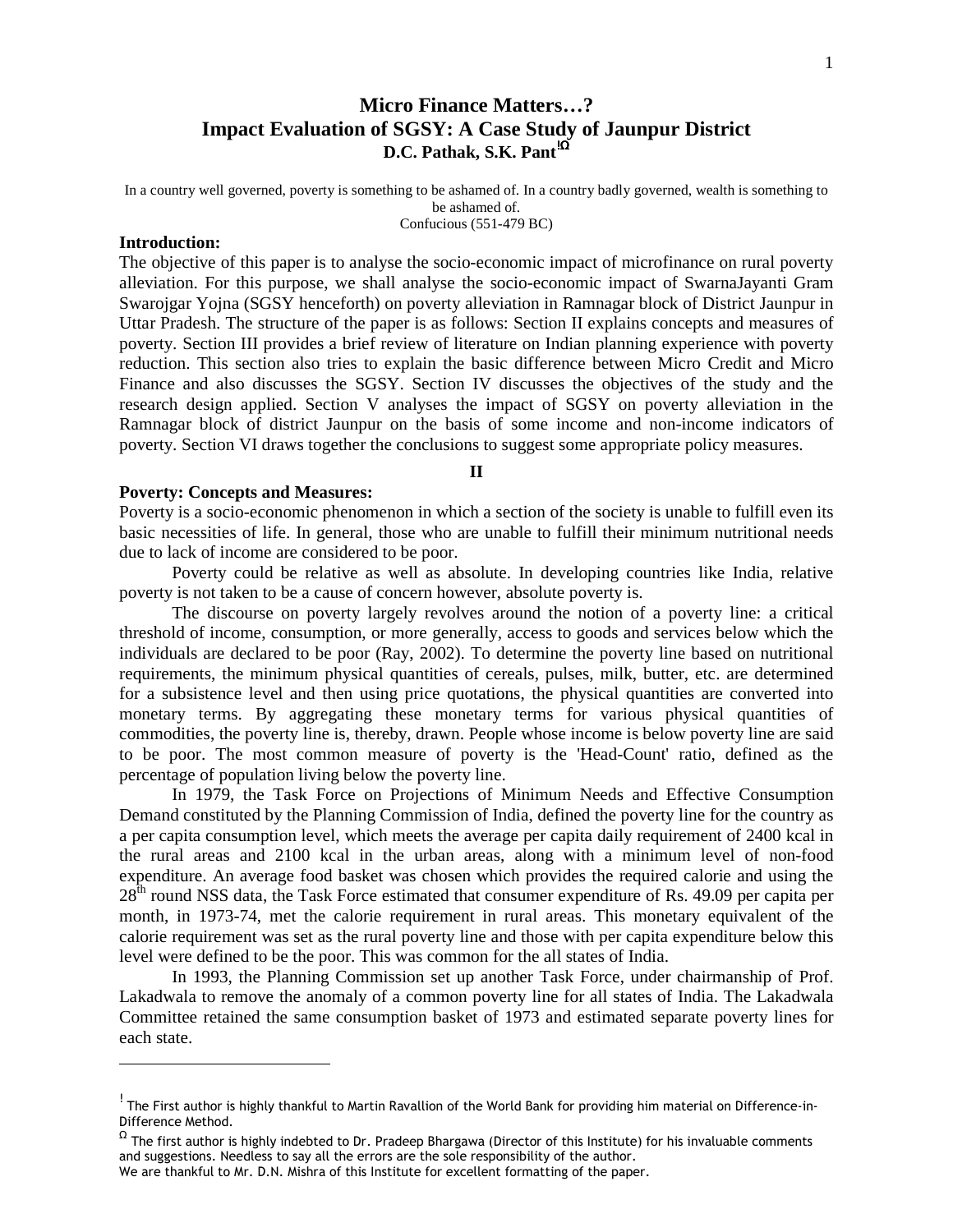The seminal work of Prof. Amartya Sen and Prof. Martha Nussbaum put forward another way of analysing the poverty. They identified it as a lack of capabilities and freedoms. The conceptual foundations of the Capability Approach (CA henceforth) can be found in Sen's critique of traditional welfare economics, which typically conflate well-being with either opulence (income, commodity command) or utility (happiness, desire fulfillment). Sen makes a distinction between commodities, human functioning/capability and utility which could be summarised as follows:



**Figure 1: Relation between commodity and utility** (Clark, 2005)

 Thus, the lack of command over commodities (entitlement) leads to decline in the levels of utility and vice-versa.

 Poverty invariably affects all the indicators of human development index. Thus, it is appropriate that we should look at a comprehensive picture inclusive of both income and non-income indicators while analysing overall poverty scenario.

 This paper uses both income-poverty measures and social indicators which affect the capability of individual and utilises the field data to see change in these parameters in the block sampled for the study.

### **III**

# **Indian Planning Experience with Poverty Reduction:**

Since the inception of economic planning in India, efforts have been made in successive plans to mitigate the incidence of poverty. Depending on the dominant development paradigms of the age, India has tried various strategies for addressing the issue of poverty. Some of them could be summarised as the Community Development, Trickle Down, Basic Needs, Human Resource Development, Labour-Intensive growth with targeted programmes and empowerment and enhancing security, to name a few. Despite all these efforts, there has been no conspicuous change at the poverty front: though the relative poverty has fallen marginally, the absolute poverty is still alarmingly high.

 The growth strategy followed in 1960s and 1970s had presumed that a higher rate of economic growth, through "Trickle Down" effect, would enhance the standard of living of the poor. But the "Trickle Down" concept has failed to precipitate. Therefore, during the 1970s the Government of India had initiated Anti-Poverty Programs. Since the Sixth Plan (1980-85), a more distinct and direct approach was adopted. "The 'direct' approach to poverty reduction emphasised that it is essential to directly provide the poor with adequate purchasing power, other assets or access to food grains at subsidised prices to meet their minimum consumption requirement" (Nayyar, 2005). "Bypassing the traditional growth approach, special Poverty Alleviation Programmes (PAPs) were to be implemented in order to reduce poverty level to 30 per cent by 1985. The schemes involved income generation for the poor, meeting their minimum basic needs (like rural drinking water supply, primary education, primary health care facilities, rural infrastructure and electrification, low cost housing and other social services), and provide specific support for the backward areas" (Stuijevenberg, 1996). Programmes such as these were considered an acute necessity because there had been a gradual decline in the incidence of poverty*,* in absolute terms 277 million persons were still living below the poverty line, facing conditions of ill health and short life expectancy (Planning Commission, 1996-97). Lack of basic educational skills and access to the means of production, prevented the masses to participate in, and derive benefit from, economic growth. Besides, households in India often suffered from transient rather than chronic poverty. Their economic position also varied from year to year depending on a good or bad harvest, and within a year due to the seasonality of employment and wage earnings.

 The Anti-Poverty Programs (APP henceforth) could be broadly classified into two groups: Rural Wage Employment Schemes and Rural Self- Employment Schemes. We have focussed here on Self-employment programmes only.

Rural Self-Employment Scheme includes an array of programmes like Integrated Rural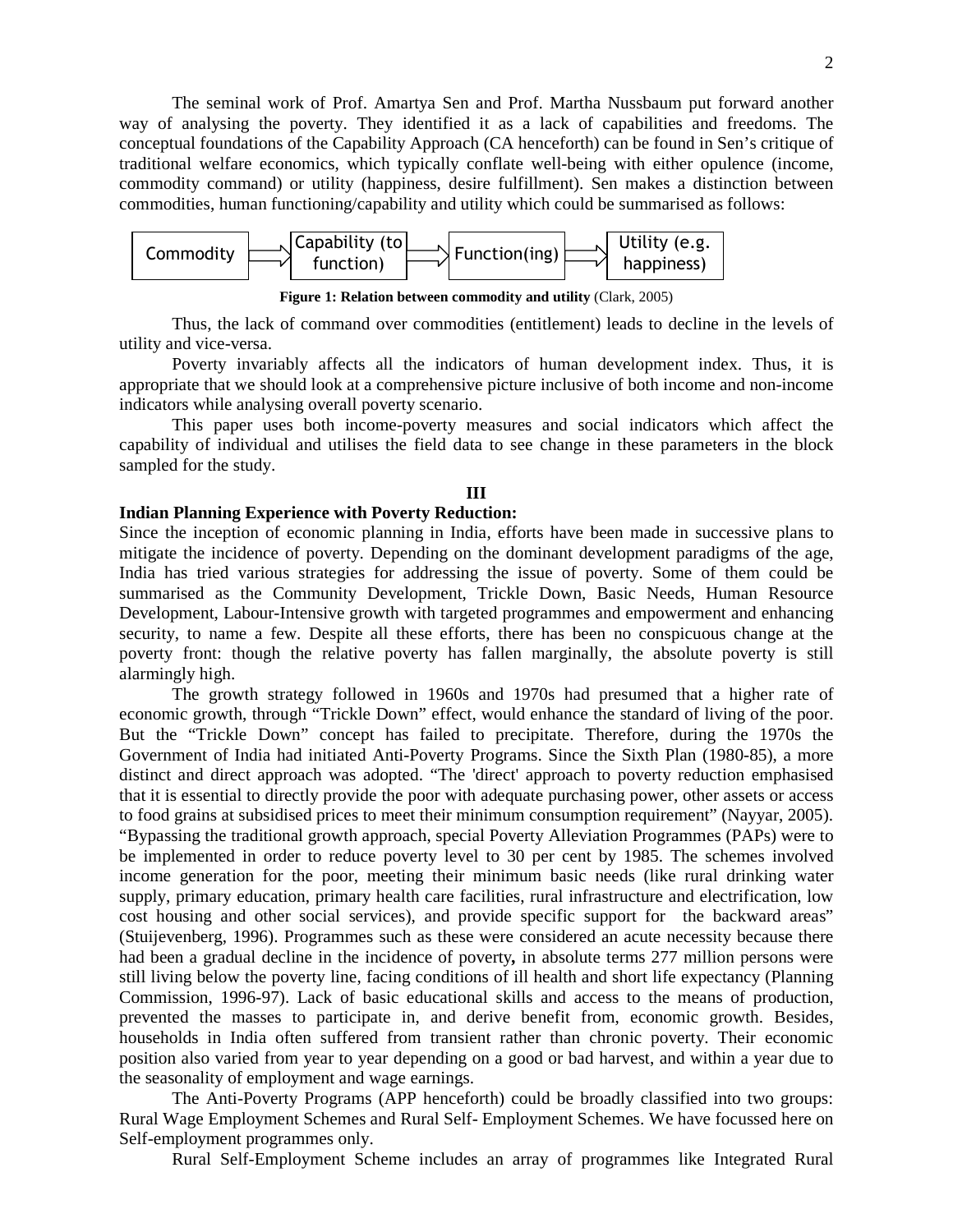Development Program (IRDP), Training of the Rural Youth for self-Employment (TRYSEM), Development of Women and Children in Rural Areas (DWCRA), Supply of Improved Toolkits to Rural Artisans (SITRA) and Ganga Kalyan Yojna (GKY) etc. All these programs were intended to sub serve specific areas in order to prepare the rural poor for self-employment thereby enable them to cross the poverty line. The multiplicity of different programs without appropriate linkages was one of the cardinal reasons for the underperformance of these schemes.

 Concerned over the sterile performance of these programmes, the Planning Commission subsequently set up a committee under the chairmanship of Prof. Hashim to review and rationalise the various centrally sponsored schemes for poverty alleviation and employment generation. The Hashim Committee recommended integration of all rural wage employment programs into a single scheme and rechristened it as Jawahar Gram Samridhi Yojna (JGSY) and that of all rural selfemployment programs into a single scheme called Swarnajayanti Gram Swarozgar Yojna (SGSY).

 In case of rural self-employment programs, the Hashim Committee also recommended a concerted move from the predominantly individual beneficiary approach to a group approach, as well as on identification of activity clusters for concerted action.

### **Micro Credit and Microfinance:**

It has generally been observed that the poor people don't have access to bank loans. Private money lenders charge very high interest rates. This makes it difficult for poor people to access funds for starting small income generation activities like sewing, buying buffalo, opening a tea stall or some other small shop. The Micro Credit Summit, held in Washington DC (1997) defines Micro Credit as, "Extending small loans to poor people for self-employment projects that generate income, allowing them to care for themselves and their families" (Swaminathan, M., 2007) Micro Credit caters the need of people for small loans. Micro finance includes support services along with the loan component. In Micro Credit, more emphasis is placed on providing loans.

The Task Force on Supportive and Regulatory framework for Microfinance defines the Micro Finance as," provision of thrift, credit and other financial services and products of very small amounts to the poor in rural, semi-urban or urban areas enabling them to raise their income levels and improve living standards."

 Microfinance, thereby, opens up channels for thrift, market assistance, technical assistance, capacity building, insurance, social and cultural programmes. Thus, Microfinance has an element of 'Credit plus' while micro credit is 'only credit'.



**Fig. 02: Micro credit vs. Micro finance**

#### **SGSY: The New and Innovative Approach:**

 The Swarnajayanti Gram Swarozgar Yojna (SGSY) has been launched as an integrated programme for self-employment of the rural poor on April 1, 1999. SGSY is formed by merging IRDP, DWCRA, TRYSEM, SITRA, GKY and MWS.

 The objective of SGSY is to bring the assisted poor families above poverty line by organizing them into Self-Help Groups (SHGs) through the process of social mobilization, their training and capacity building and provision of income generating activities through a mix of bank credit and government subsidy. The scheme emphasizes on process approach and building the capacity of the rural poor. It is based on the belief that rural poor in India have competencies and given the right support could become successful producers of valuable goods/services. Therefore, it provides involvement of NGOs/Individuals/Banks as facilitators/Self-Help promoting institutions in nurturing and development of SHGs including skill development.

 When individuals act at a thematic level in a conglomeration on their own initiative in an attempt to meet their individual and common needs with focus on self-reliance, we call them a Self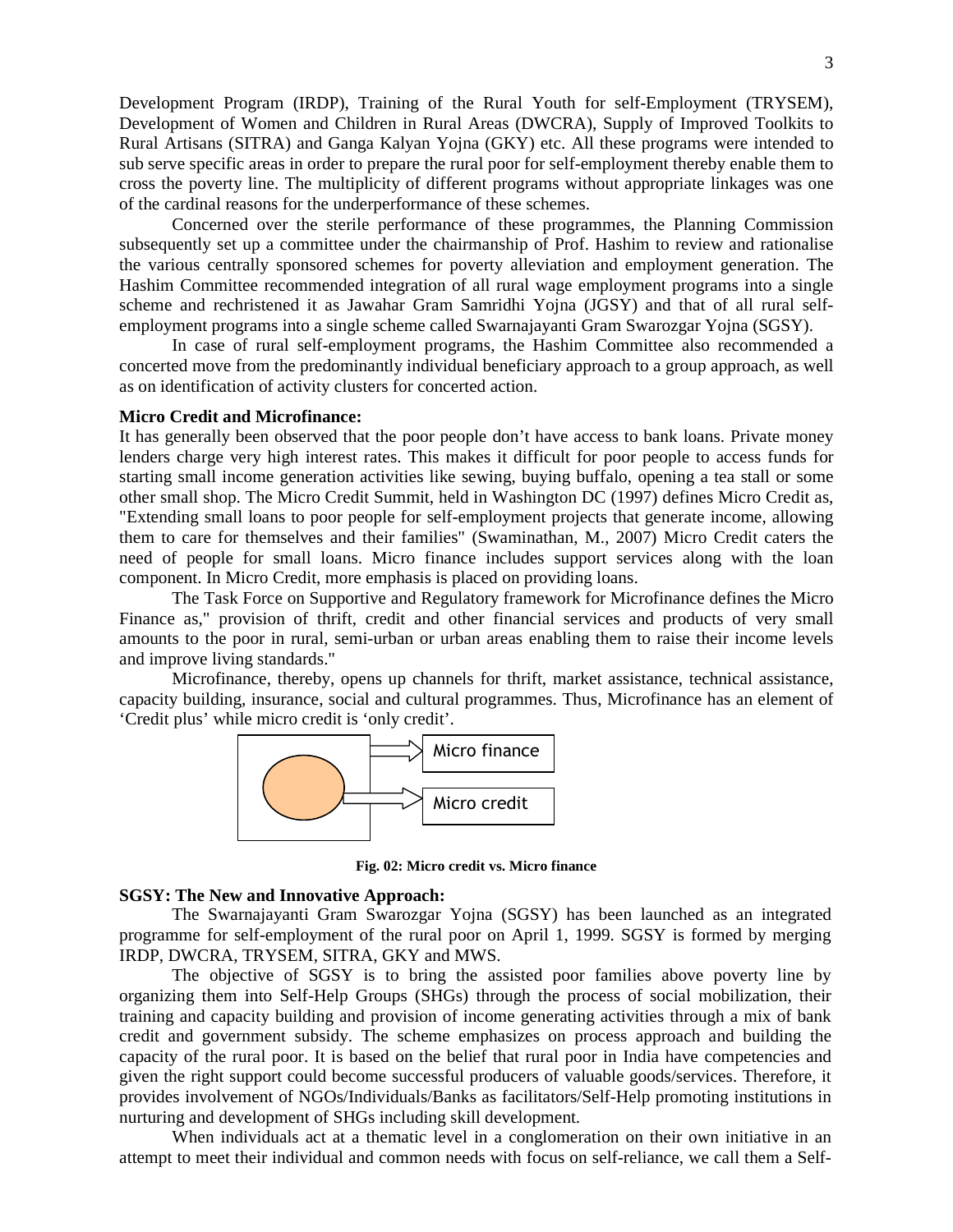Help Group (SHG) (Ojha, 2001). The fundamental basis of the SHG is the common bonds or the natural affinities among the members.

 The SGSY guideline requires that the SHG should be drawn out from the BPL list approved by the gram sabha. The SHGs broadly goes through three stages of evaluation such as group formation, capital formation through revolving fund and the skill development and finally taking up of the economic activity for income generation.

The scheme is financed on 75:25 cost-sharing basis between the Centre and the State.

 The SGSY emphasizes on Cluster Approach, i.e., each block should concentrate on 4-5 selected key activities and attend all aspects of these activities, the swarozgaries can draw sustainable income from their investment. Selection of key activities would be made with the approval of the Panchayat Samity at the Block level and the DRDA/ZP at the District level. The major share of the SGSY assistance would be on activity clusters.

 Women and weaker sections are to be the focus areas of poverty-alleviation effort under SGSY.50percentage of the benefits under the program would accrue to the SC/STs, 40% to women and 3% to handicapped persons.

 The proposed study intends to evaluate the effectiveness of SGSY in uplift of BPLbeneficiaries. The study will concentrate on evaluating the scheme in Ramnagar Block of the Mariahu Tehsil of the District Jaunpur.

#### **IV**

### **Objectives:**

The Study focuses on the following objectives:

- 1. To analyse whether the change in income for both the SHG and the Non-SHG groups during the years 1999 and 2006 has been statistically significant.
- 2. To study the change in Non-Income indicators of development during pre-and post-SGSY for both the SHG and the Non-SHG groups.
- 3. To assess the spin-off effects of the SHG formation.

#### **Research Design:**

l

Jaunpur district in general and Mariahu tehsil was selected therein purposively. Mariahu tehsil consists of four development blocks, namely Mariahu, Ramnagar, Barsathi, and Rampur. We have studied the Ramnagar block.

 We surveyed sixteen villages from the selected Nyay Panchayats. The selection of villages from the Nyay Panchayats was based on the formation of SHGs in them respectively.

 The population below the poverty line in the block was taken as the Universe of the study. From this universe, a Treatment Group and a Comparison Group was chosen by using simple random sampling. The Treatment Group was chosen from the SHGs formed under the SGSY, whereas the Comparison Group was chosen from those who were not the beneficiary (direct) of the SGSY. Data was collected for both the groups for before<sup>1</sup> and after the implementation of the scheme. So, we had the data for "Pre" and "Post" scheme, and "With" and "Without" periods of the scheme.

 Data collection was done both at primary and secondary levels. Questionnaires were used for collecting the primary data while some of the possible sources of the secondary data were the record of beneficiaries maintained by the facilitators, the DRDA and the block offices.

The selection of the Beneficiary, to be interviewed, was done at random. Care was taken for selecting the Non-SHG respondent in proximity of the SHG respondent so that comparability could be maintained. On the whole, the sample consisted of fifty SHG-beneficiary (Treatment group) and fifty Non-SHG individuals (Comparison group).

 Data regarding per capita income of individuals from both the Comparison Group and the Treatment Group was used to measure the impact of SGSY on poverty alleviation. This also helped to test the hypothesis.

 $<sup>1</sup>$  Suitable memory markers were used for collecting information about the year 1999.</sup>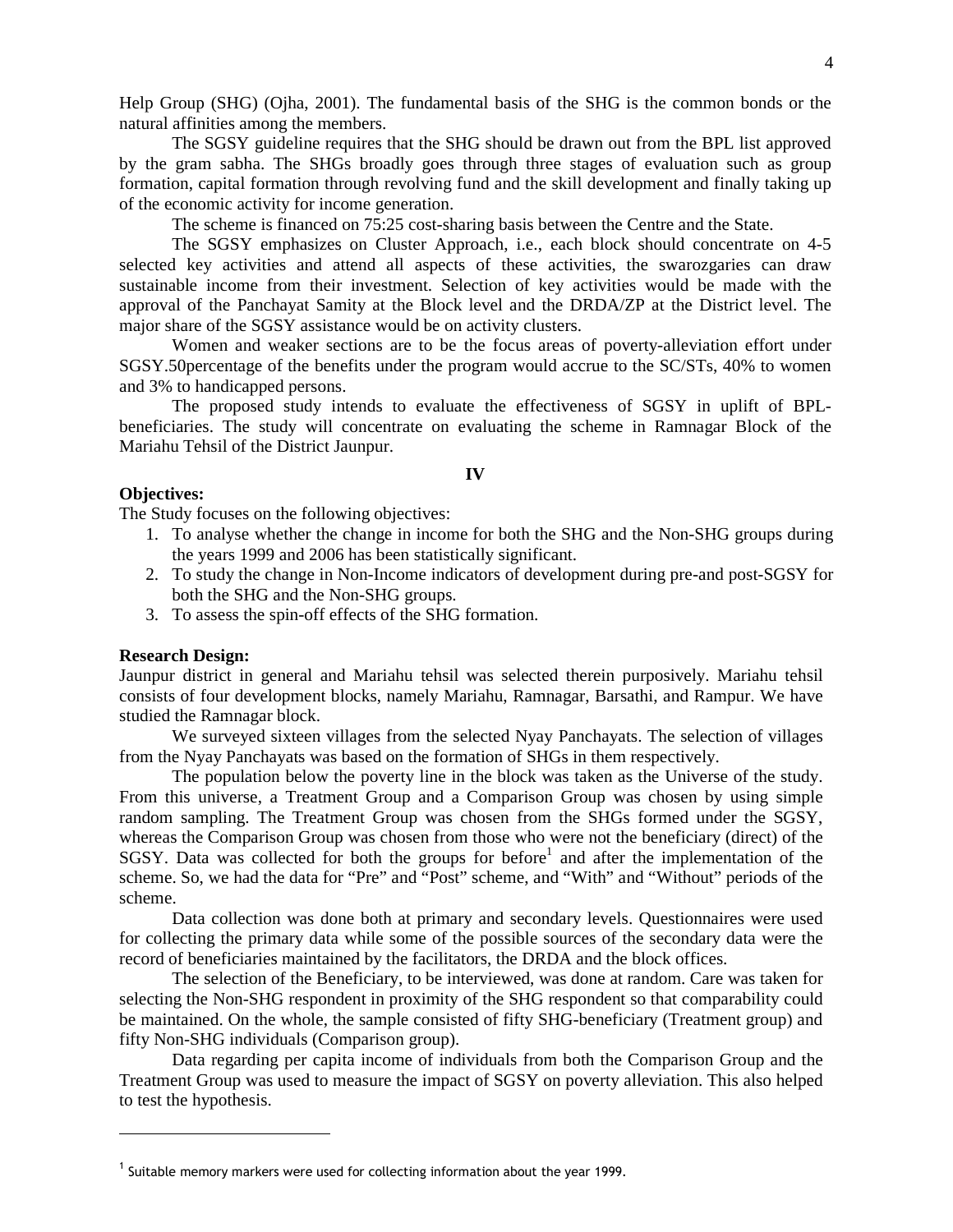The research basically followed an emergent research design and have adapted to needs of the questions explored and the field requirements.

 The following table depicts a thematic outline of the data structure. Since there are chances of self-selection bias<sup>2</sup> to enter in such evaluation studies, we used the Difference-in-Difference (Double Difference) Method, to remove the self-selection bias.

| Year<br>Group                         | 1999     | 2006                | <b>Change</b>                                                 | <b>First</b><br><b>Difference</b> |  |
|---------------------------------------|----------|---------------------|---------------------------------------------------------------|-----------------------------------|--|
| <b>SHG</b><br>(Treatment group)       | $y_{T0}$ |                     | $\overline{y}_{T1}$ $(\overline{y}_{T1} - \overline{y}_{T0})$ | $= DY_{T}$                        |  |
| <b>Non-SHG</b><br>(Comparison group)  | $y_{C0}$ | $\overline{y}_{C1}$ | $(\overline{y}_{C1} - \overline{y}_{C0})$                     | $= D\overline{Y}_C$               |  |
| <b>Second Difference:</b>             |          |                     |                                                               |                                   |  |
| $(D\overline{Y}_r - D\overline{Y}_c)$ |          |                     |                                                               |                                   |  |

**Table 1: Thematic description of the data analysis** 

Since it was found that the data was non-normal<sup>3</sup> so the use of non-parametric tests<sup>4</sup> for testing the significance of income change was made.

### **Socio-Economic Impact of SGSY:**

Uttar Pradesh has been divided into four regions namely, Western, Central, Eastern, and Bundelkhand. District Jaunpur comes under Eastern region. Further, district jaunpur has been administratively divided into six tehsils namely, Jaunpur, Mariahu, Shahganj, Kerakat, Machhalishar, and Badlapur. Mariahu tehsil consists of four blocks. The impact of SGSY in Ramnagar block has been studied on.

### **(a) Impact on Income:**

An Anti-poverty programme is presumed to enhance the income of the participants significantly. An attempt has been made to study the impact of SGSY on this variable.

 SGSY aims to enable the participants cross the poverty line in three years from joining a SHG. Accepting Subbarao's (1985) logic, we are not using this crossing the poverty line criterion to test the impact of the SGSY. Subbarao (1985) mentions the following reason for not using this criterion as a test of significance for a scheme though he was talking about the programme IRDP:

"Whether or not a particular household crossed the poverty line income level depends on (i) the initial income level of the household; (ii) investment made on the household; (iii) incremental income realised by the household; and (iv) sustained flow of income over a number of years, which in turn is a function of the level of investment and the choice of the asset, capabilities of the household, infrastructural support and demand (marketing) for final output generated."

We tried to test whether there is a significant difference between the Treatment group (SHGs formed under SGSY) and the Comparison group (those who didn't join the SGSY) for the change in income between the base year (1999) and the current year (2006). Since our data was non-normal, we used non-parametric tests. We used the Mann-Whitney test to test for the significance of the income change.

The hypotheses tested were:

 $\overline{a}$ 

$$
H_0: D\overline{Y}_T - D\overline{Y}_C = 0...(1)
$$
  

$$
H_1: D\overline{Y}_T - D\overline{Y}_C \neq 0...(2)
$$

Where,  $\overline{D}_{T_T}$  has been the difference of the incomes of the Comparison group (Non-SHG) in the Base

**V** 

 $^2$  Self-selection bias: if there is a chance that participant of a programme decides by them whether to join the programme or not, this bias creeps in

 $^3$  The test-statistics for the Kolmogorov-Smirnov test and the Shapiro-Wilk test came out to be significant (p<0.05).

<sup>&</sup>lt;sup>4</sup> The Mann-Whitney test and the Wilcoxon test were used.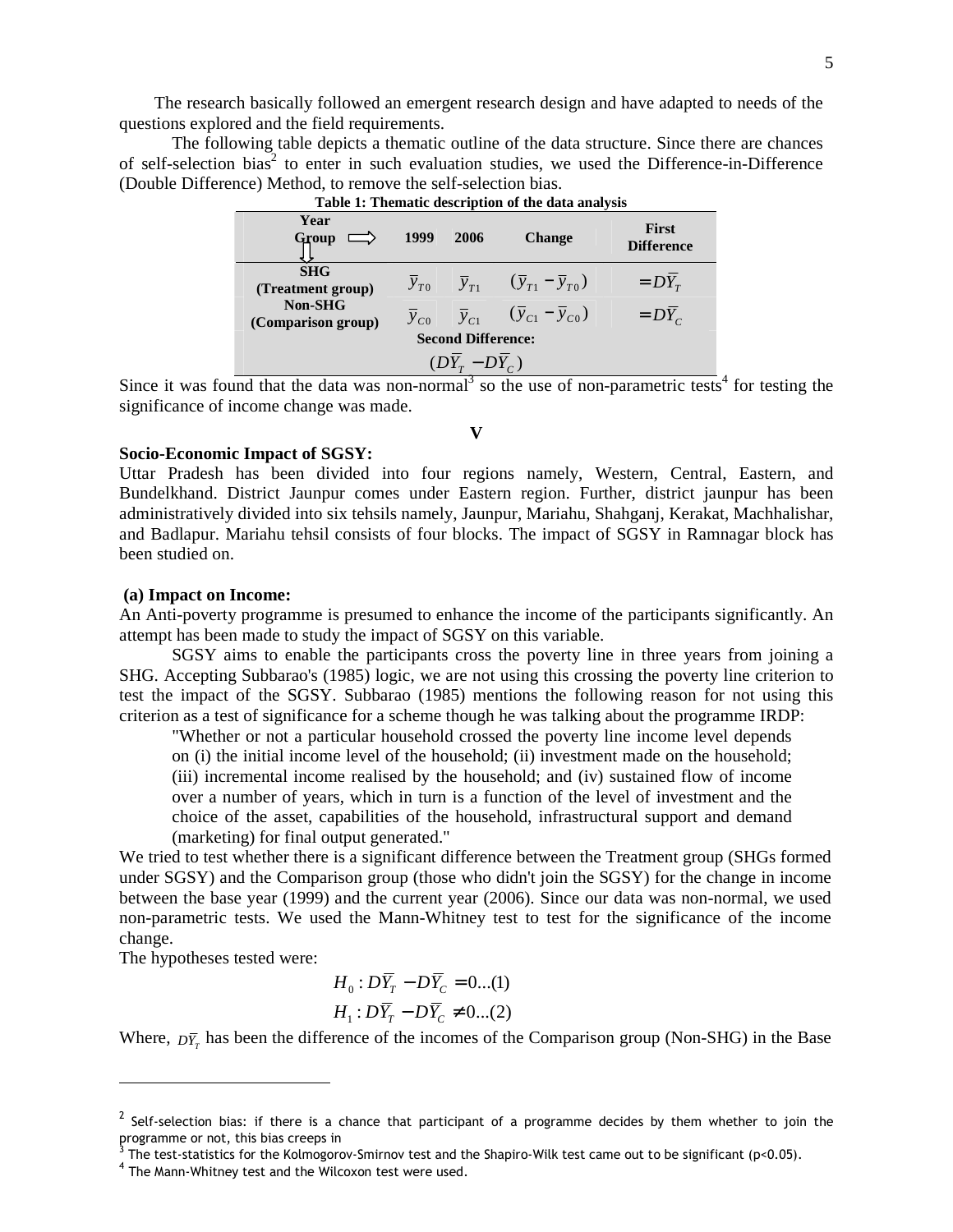year (1999) and the Current year (2006). Similarly,  $\bar{D}_{C}^{\bar{C}}$  shows the difference of the incomes of the Treatment group (SHG) in the Base year (1999) and the Current year (2006).

The Null hypothesis  $(H_0)$  states that there is no difference in the change of incomes during the base year and the current year between the treatment group (SHG) and the Comparison group (Non-SHG). That is, in other words, the SHG formation (i.e., joining the SGSY) has not made any difference to the incomes of the treatment group.

The Alternative hypothesis  $(H_1)$  states that there is some difference in the change of incomes during the base year and the current year between the treatment group (SHG) and the Comparison group (Non-SHG). That is, in other words, the SHG formation (i.e., joining the SGSY) has made some difference to the incomes of the treatment group.

 No statistically significant impact of the programme (SGSY) on income of beneficiaries was found in the Ramnagar block. The Mann-Whitney test comes to be insignificant for the variables 'Status of the Respondent: SHG or Non-SHG' and 'What has been the change in Income for Households from 1999 to 2006'. **NPar Tests** 

| <b>Table 2: Mann-Whitney Test</b><br><b>Ranks</b>                                                        |                |     |       |         |  |  |
|----------------------------------------------------------------------------------------------------------|----------------|-----|-------|---------|--|--|
| <b>Status of the</b><br><b>Respondent SHG or</b><br><b>Mean Rank</b> Sum of Ranks<br>N<br><b>Non-SHG</b> |                |     |       |         |  |  |
| What is the Change in                                                                                    | <b>Non-SHG</b> | 50  | 54.36 | 2718.00 |  |  |
| Income for the                                                                                           | <b>SHG</b>     | 50  | 46.64 | 2332.00 |  |  |
| household?                                                                                               | <b>Total</b>   | 100 |       |         |  |  |

| Table 3: Test Statistics(a)                                                 |  |  |  |  |
|-----------------------------------------------------------------------------|--|--|--|--|
| What is the Change in Income<br>for the household?<br><b>Mann-Whitney U</b> |  |  |  |  |
| 1057.000                                                                    |  |  |  |  |
| 2332.000                                                                    |  |  |  |  |
| $-1.344$                                                                    |  |  |  |  |
| .179                                                                        |  |  |  |  |
|                                                                             |  |  |  |  |

a Grouping Variable: Status of the Respondent SHG or Non-SHG

The following additional findings may indicate toward the plausible reasons:

- $\div$  74 percent of beneficiaries have reported to have not received any kind of training in the programme.
- \* 75 percent of the beneficiaries were engaged in individual activities. Only 2 percent were involved in some kind of group activity, while 11 percent had not yet started any activity at all.
- $\div$  Only about 60 percent of beneficiaries have created any asset out of the SGSY-loan which was operational at the time of survey, while 3 percent were not operational and another 25 percent hadn't created any asset at all. About 8 percent respondents reported to have disposed of the asset at the time of survey.
- \* About 43 percent of Non-SHG respondents reported that they would not be interested to form an SHG in future, if given opportunity.
- Only forty six percent of SHG respondents acknowledged that selection process of beneficiaries in the SHG was fair. Twelve percent said it was unfair while forty two percent were uncertain about it. Interesting when we asked the same question to the Non-SHG respondents, eighteen percent said that the selection process is usually not fair while eighty percent were uncertain about it. Only two percent considered this process to be fair.

In order to understand better what was happening with our treatment comparison groups, we calculated the average incomes for the SHG (treatment group) and the Non-SHG (comparison group) for the base year (1999). Surprisingly the average income for the SHG group came out to be higher than the Non-SHG group. It was Rs. 30164.4 for the SHG group and Rs. 26253.5 for the Non-SHG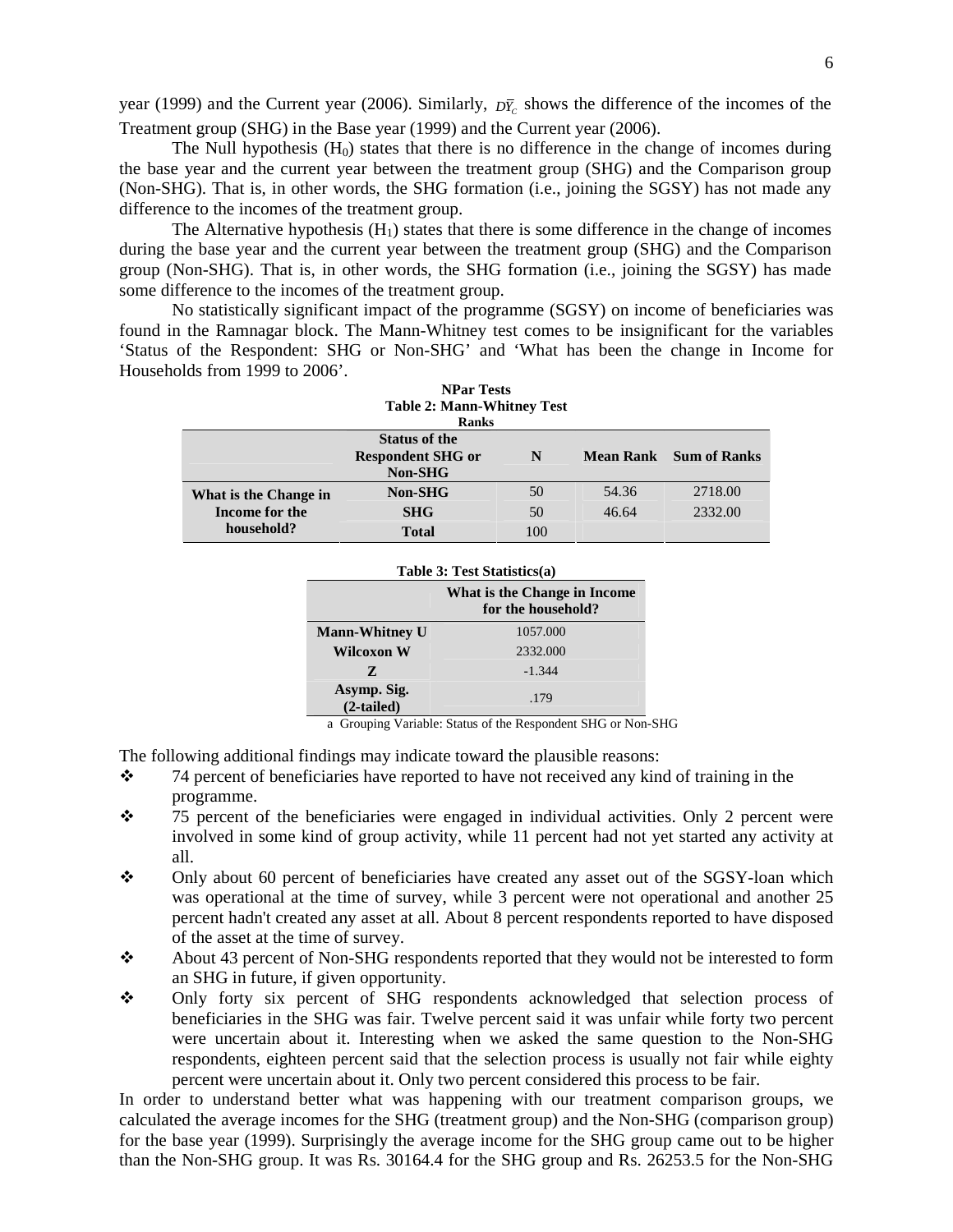group. This unexpected difference may be due to inclusion of one or two extreme cases. So we corrected these average incomes by substracting five extreme cases form both the highest and lowest extremes. This process corrected the anomaly of income at both the ends.

 It was quite interesting to find that even the corrected average incomes exhibited the same pattern. The SHG group had a corrected average income of Rs. 27749 which is higher than the corrected average income for the Non-SHG group (Rs. 24382.5). This project a well thought out strategy on the part of the officials. They could have deliberately chosen some better off people in SHGs so that this group should automatically end up higher than the Non-SHG group at the end. This will help to show the scheme a success. Mosley and Hulme (1998) argue similarly, "lenders can either focus their lending on the poorest and accept a relatively low total impact on household income, or alternatively focus on the not-so-poor and achieve higher impact".

 Then we did the same exercise for the Current year (i.e., 2006). We have calculate the average incomes for the SHG and the Non-SHG groups in the year 2006 which came out to be Rs. 35419 and Rs. 34264 respectively. We also calculated the corrected average incomes for these groups following the previous procedure. The corrected average incomes again exhibited the same trend. The corrected average income of the SHG group for the year 2006 has been Rs. 33178 and that of the Non-SHG group has been Rs. 32976. We observed two trends:

- 1. The average income (both corrected and uncorrected) of the SHG group was higher than the Non-SHG group since the beginning and this pattern persisted in year 2006 also.
- 2. The gap between the average income (both corrected and uncorrected) of the SHG and the Non-SHG group has been bridged over during the years 1999 and 2006. The following figure explains these trends:



**Figure 3: Average income for the SHG and Non-SHG groups (uncorrected/corrected)** 

### **(b) Change in Non-Income indicators:**

Measuring household welfare in terms of consumption or income does not take into account its assets like type of house, access to drinking water, sanitation and electricity. Since access to these assets and services is not universal, a household with access to these may be enjoying welfare level quite higher than a household without access to these assets and services, though their income or consumption levels are almost similar.

### **(i) Shelter and Quality of Housing:**

In developing countries, the single most important asset owned by household is often the dwelling in which they live. Hence, "the type of dwelling in which a household lives is an important indicator of its welfare level" (Monitoring Poverty in Uttar Pradesh, 2006).

To start with, as evident from Table 4 below, the SHG group was in a comparatively better position than the Non-SHG group. Twenty-eight percent of households had a *pucca* house in the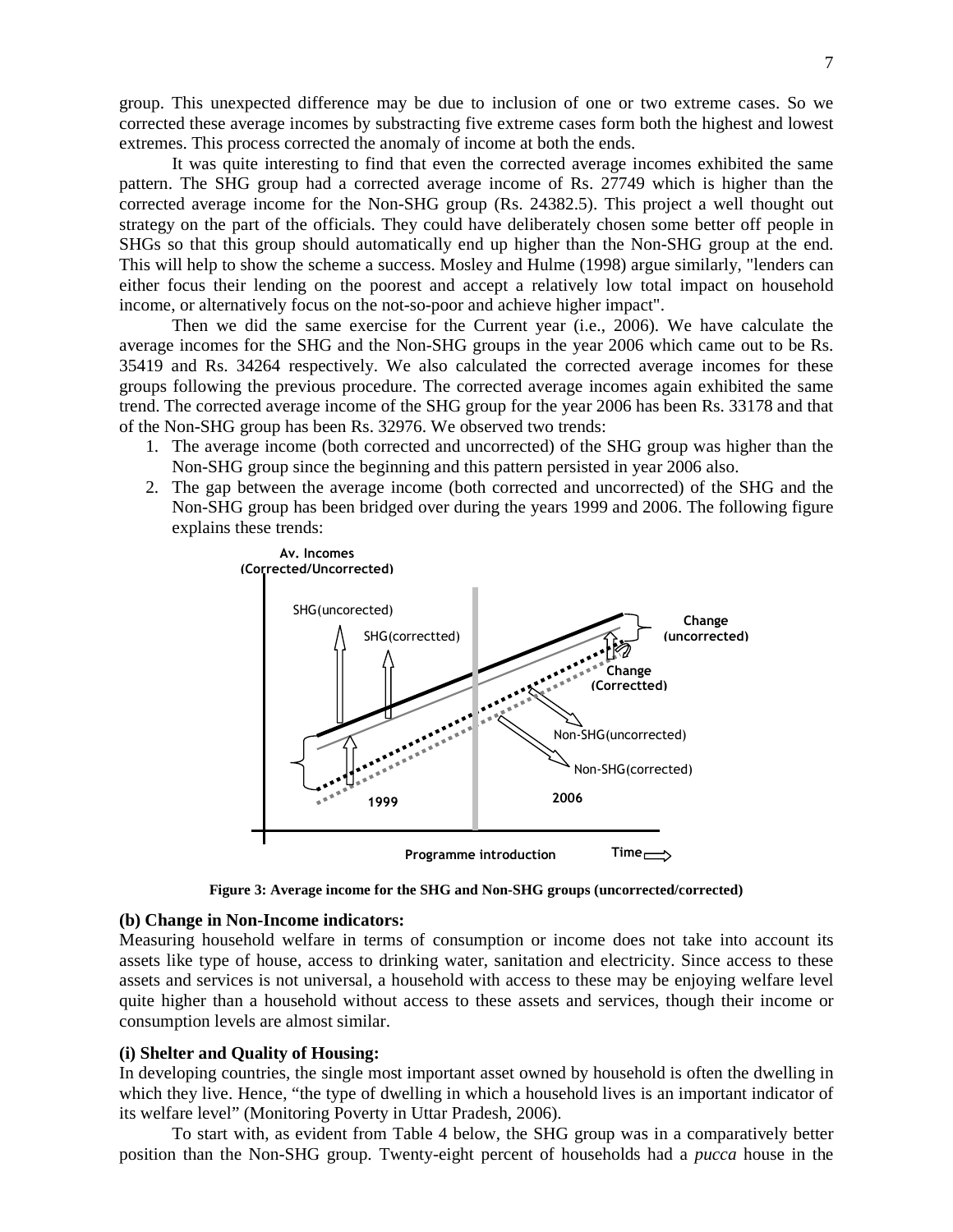SHG group in the year 1999 while the Non-SHG group was far behind with only fourteen percent households having access to *pucca* houses. The Non-SHG households were also a bit behind the SHG counterparts in case of *half-pucca* houses. To make the matter worse, the Non-SHG group dwells predominantly in *kutcha* houses. Eighty percent of the Non-SHG respondents were living in *kutcha* houses while the SHG group was comparatively better with sixty four percent households with *kutcha* houses. But one thing was very noteworthy: the change was much more pronounced for the Non-SHG than the SHG group. A whooping twenty two percent increase in *pucca* houses for the Non-SHG group was glaring in itself. The corresponding increase for the SHG counterparts is fourteen percent, though commendable in itself but way behind the Non-SHG group. Also, the decrease in case of *half-pucca* and *kutcha* houses is more pronounced for the Non-SHG group than for the SHG group.

| Tuble 1, I The of House, Rummugui Dioch |                                         |                |               |                |                |              |  |
|-----------------------------------------|-----------------------------------------|----------------|---------------|----------------|----------------|--------------|--|
|                                         | Status of the household: SHG or Non-SHG |                |               |                |                |              |  |
| <b>Type of House</b>                    | Non-                                    | Non-           | $\Delta$ Non- | <b>SHG1999</b> | <b>SHG2006</b> | $\Delta SHG$ |  |
|                                         | <b>SHG1999</b>                          | <b>SHG2006</b> | <b>SHG</b>    |                |                |              |  |
| Pucca                                   | 14                                      | 36             | $+22$         | 28             | 42             | $+14$        |  |
| Half-pucca                              |                                         |                | $-4$          |                | 6              | $-2$         |  |
| Kutcha                                  | 80                                      | 62             | $-18$         | 64             | 52             | $-12$        |  |
| <b>Total</b>                            | 100                                     | 100            | 100           | 100            | 100            | 100          |  |

**Table 4: Type of House: Ramnagar Block**

 *Source:* Field Data

The figures are percentage within the group.

The Non-SHG group was observed to be in a bit disadvantageous position in terms of the total number of rooms available to a household. Twenty six percent of the Non-SHG households lived in a single room while twenty four percent of the SHG households share the same plight. Similarly, only thirty percent of the Non-SHG households had a luxury of having more than two rooms in the house whereas thirty six percent of their SHG brethren enjoy it. The situation was different in case of two room houses. Here Non-SHG households outnumbered their SHG counterparts by four percent.

| <b>Number of Dwelling Rooms</b> | Status of the household: SHG or Non-SHG |                |  |  |  |
|---------------------------------|-----------------------------------------|----------------|--|--|--|
|                                 | <b>SHG</b>                              | <b>Non-SHG</b> |  |  |  |
| One Room                        | 24                                      | 26             |  |  |  |
| Two Rooms                       | 40                                      | 44             |  |  |  |
| More than two Rooms             | 36                                      | 30             |  |  |  |
| $Soumax$ Eight Data             |                                         |                |  |  |  |

**Table 5: Distribution of Households by number of Dwelling Rooms** 

 *Source:* Field Data

The figures are percentage within the group.

### **Some broad observations:**

**a.** The welfare of a household does not solely depend on the number of rooms available for dwelling. It also depends on the type of house, i.e. *Pucca*, Semi-*Pucca* or *Kutcha*, and on the number of persons sharing these rooms. Thus, two households with equal family size but one with a *Pucca* House and the other with a Semi-*Pucca* or *Kutcha* House shall not derive equal level of welfare with similar number of dwelling rooms. Other things being equal, it is quite reasonable to assume that the welfare of a household with *Pucca* house will be higher than that of one with Semi-*Pucca* house and the later shall in turn, be higher than that derived from a *Kutcha* house. The Census currently overlooks this fact. The Table 6 below shows the situation for the Ramnagar data:

| Table 6: Number of rooms available according to type of house (1999) |                            |                               |            |             |              |  |
|----------------------------------------------------------------------|----------------------------|-------------------------------|------------|-------------|--------------|--|
| <b>Group-Status of the Respondent</b>                                |                            | Number of Rooms per household |            |             |              |  |
|                                                                      | Type of house in year 1999 | $= 1$ Rooms                   | $=2$ Rooms | $> 2$ Rooms | <b>Total</b> |  |
| <b>Non-SHG</b>                                                       | Pucca                      | 0.0                           | 4.5        | 40.0        | 14.0         |  |
|                                                                      | <b>Semi-Pucca</b>          | 0.0                           | 13.6       | 0.0         | 6.0          |  |
|                                                                      | Kutcha                     | 100.0                         | 81.8       | 60.0        | 80.0         |  |
| <b>SHG</b>                                                           | Pucca                      | 8.3                           | 20.0       | 50.0        | 28.0         |  |
|                                                                      | <b>Semi-Pucca</b>          | 0.0                           | 10.0       | 11.1        | 8.0          |  |
|                                                                      | Kutcha                     | 91.7                          | 70.0       | 38.9        | 64.0         |  |

| Table 6: Number of rooms available according to type of house (1999) |  |  |  |
|----------------------------------------------------------------------|--|--|--|

*Source:* Field Data

The figures are percentage within the group.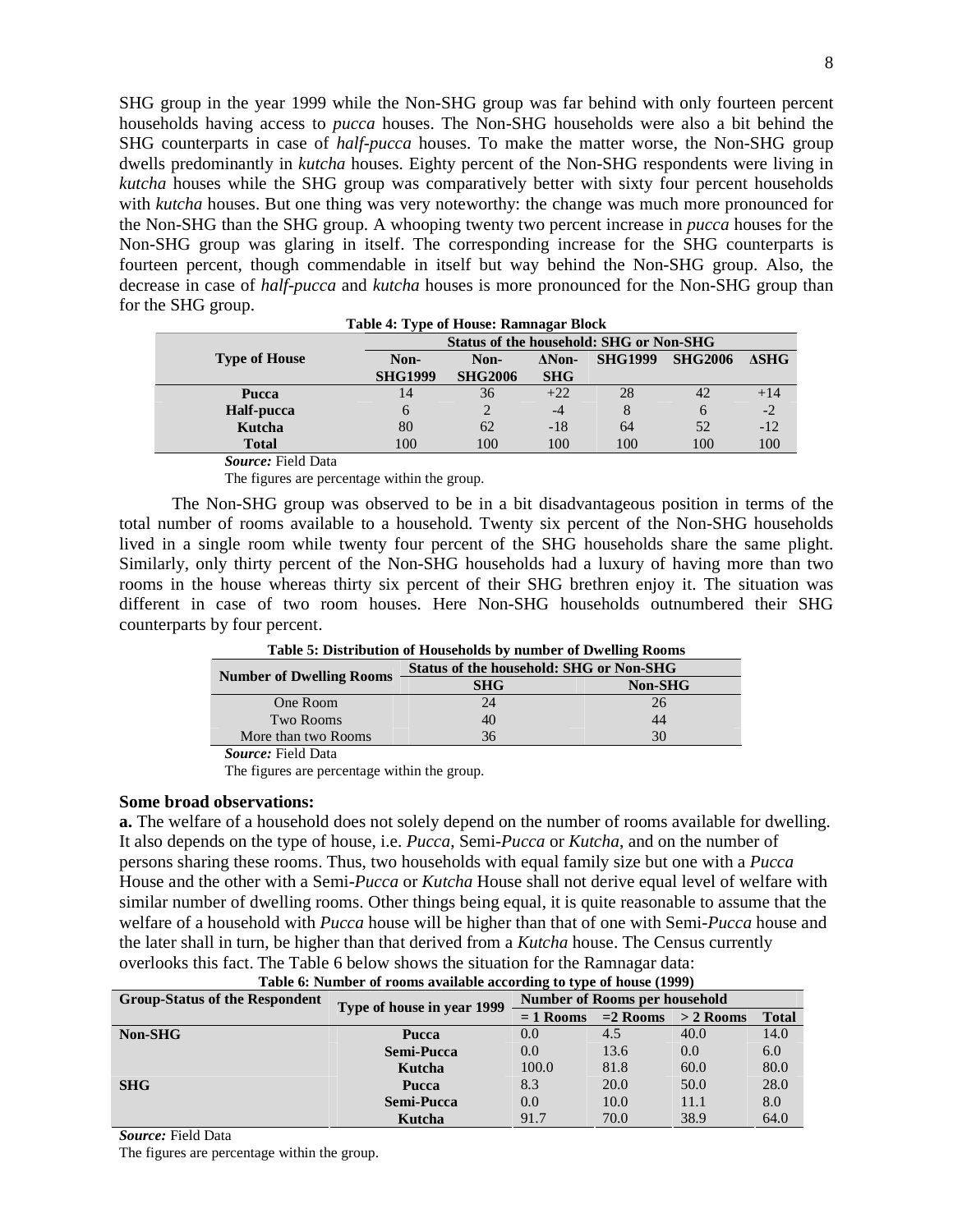Comparing the SHG and Non-SHG groups in the base year, it was found that the SHG group had always and in all categories, been in a better position. While twenty eight percent of the SHG people were found to living in *pucca* houses, the corresponding figure was only fourteen percent of Non-SHG respondents. The difference was a slight two percent for *half-pucca* houses. But it enhanced to about sixteen percent in case of *kutcha* houses. There was a common trend observed in both cases: as the number of rooms in the house increased, so does the chance of its being a *pucca* house. The only difference in this trend for the SHG and Non-SHG groups was that this change from *kutcha* to *pucca* house along with the increase in the number of rooms was much more pronounced in case of SHG group. This indicates that the poor in the Non-SHG group were in much more worse situation in the base year compared to those in the SHG group. Thus, as far as the housing conditions were considered, the SHG group was said to be in a comparatively better position than the Non-SHG group.

 Let's see what changes had commensurate in the housing situation during the years 1999- 2006. The Table 7 below shows the situation for the year 2006 while the Table 8 depicts the percentage change during these years.

| <b>Group-Status of the Respondent</b> | Type of house in year 2006 | Number of Rooms per household |            |             |              |
|---------------------------------------|----------------------------|-------------------------------|------------|-------------|--------------|
|                                       |                            | $= 1$ Rooms                   | $=2$ Rooms | $>$ 2 Rooms | <b>Total</b> |
| Non-SHG                               | Pucca                      | 30.8                          | 22.7       | 60.0        | 36.0         |
|                                       | <b>Semi-Pucca</b>          | 0.0                           | 4.5        | 0.0         | 2.0          |
|                                       | Kutcha                     | 69.2                          | 72.7       | 40.0        | 62.0         |
| <b>SHG</b>                            | Pucca                      | 16.7                          | 40.0       | 61.1        | 42.0         |
|                                       | <b>Semi-Pucca</b>          | 8.3                           | 5.0        | 5.6         | 6.0          |
|                                       | Kutcha                     | 75.0                          | 55.0       | 33.3        | 52.0         |

**Table 7: Number of rooms available according to type of house (2006)** 

 *Source:* Field Data

The figures are percentage within the group.

 The Non-SHG group showed a very remarkable improvement in the housing conditions. The highest increase has been found for the single room households. This group registered an increase of almost thirty one percent, while corresponding increase for the SHG-counterparts was only about eight percent. The two room category didn't show any change for the Non-SHG while an increase of about eight percent has been registered for the SHG group. The decrease in the number of *kutcha* houses was about thirty one percent. Actually, the proportion of *pucca* houses swelled in number at the expense of the *kutcha* houses. For the SHG group, *kutcha* house dwellers in the single room category decreased by about seventeen percent. There was also one very interesting phenomenon: the increase in the *pucca* houses for the Non-SHG group has been entirely at the cost of the *kutcha* houses while for the SHG group, the decrease in the number of *kutcha* houses has been reflected into an equal increase in the number of *pucca* and *half-pucca* houses. It was evident that the Non-SHG households have made a jump straight from *kutcha* to *pucca* houses and this jump seems to be fuelled by either of the two reasons: one, they have made more impressive increase in income and this increase has been translated into improvement in the quality of living, and/or the other, they have successfully taken benefit of government schemes like Indira Aawas Yojana to get a *pucca* room build with convergence with other programmes.

 In case of the two room category, the Non-SHG group shows an increase of eighteen percent. This increase comes from the decrease in the number of cases in *half-pucca* and *kutcha* house category. The SHG group also showed an increase of twenty percent in the number of two room households with a *pucca* house. One fourth of the increase has been fuelled by a decrease of five percent in the *half-pucca* houses and the rest has come from fifteen percent decrease in *kutcha* houses. So, while the improvement in housing condition was more or less equitable in the case of Non-SHG two room households, it is strongly skewed in favour of *kutcha* houses for the SHG households for the same category.

 Again, for the more than two room category, the entire decrease in the number of households with *kutcha* houses has been translated into an equal increase in *pucca* houses. For the Non-SHG group, the situation is much more equitable whereas the decrease in the *half-pucca* and *kutcha* houses contributed equally to the increase in the number of *pucca* houses.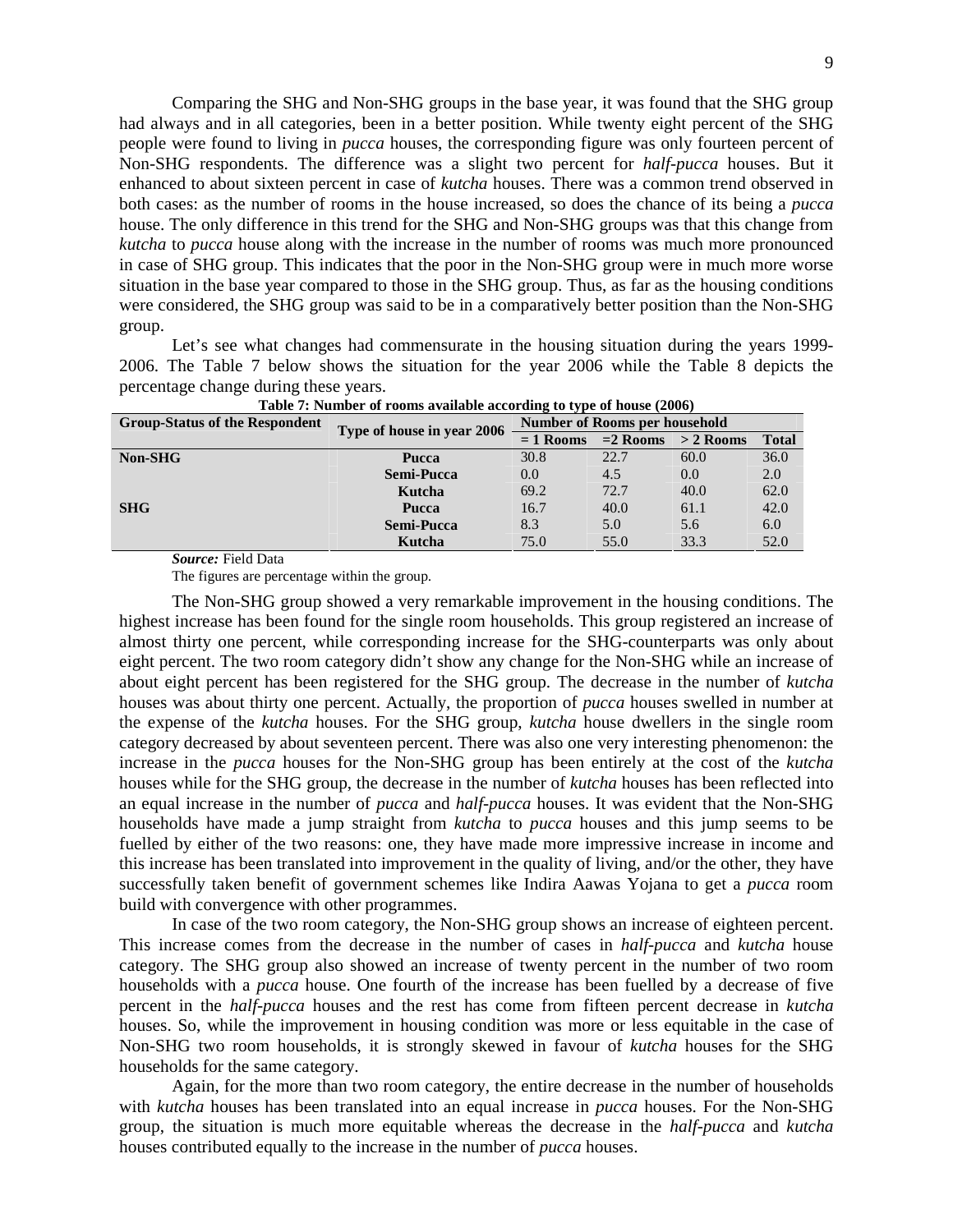| <b>Group-Status of the Respondent</b> |                      |                    |                    | Number of Rooms per household |                |
|---------------------------------------|----------------------|--------------------|--------------------|-------------------------------|----------------|
|                                       | <b>Type of house</b> | $\Delta = 1$ rooms | $\Delta = 2$ Rooms | $\Delta > 2$ rooms            | $\Delta$ Total |
| <b>Non-SHG</b>                        | <b>Pucca</b>         | $+30.8$            | $+18.2$            | $+20.0$                       | $+22.0$        |
|                                       | Semi-Pucca           | 0.0                | $-9.1$             | 0.0                           | $-4.0$         |
|                                       | Kutcha               | $-30.8$            | $-9.1$             | $-20.0$                       | $-18.0$        |
| <b>SHG</b>                            | Pucca                | $+8.3$             | $+20.0$            | $+11.1$                       | $+14.0$        |
|                                       | Semi-Pucca           | $+8.3$             | $-5.0$             | $-5.5$                        | $-2.0$         |
|                                       | Kutcha               | $-16.7$            | $-15.0$            | $-5.6$                        | $-12.0$        |

**Table 8: Change in availability of rooms as per house type (1999-2006)** 

 *Source:* Field Data

The figures are coloumn wise percentage change.

**b.** We should also look whether the household has a separate room for kitchen. A household which shares its dwelling room with kitchen/cooking place will have a level of welfare somewhat lower than that of a household which has a separate room/place for cooking. Sharing a dwelling room with kitchen can affect the welfare of the household in following possible ways:

- i. it reduces the living space available to the household;
- ii. cooking involves emission of smoke (and more so in rural areas where people don't have access to cleaner fuels) which can cause/aggravate health problems among the members of the household;
- iii. it becomes difficult to maintain hygiene in cooking which may further cause health problems.

 The Table 9 below shows the all-India data for the availability of a separate room for kitchen while the Table 10 shows the situation for our study field:

| Table 9: Availability of separate room for kitchen at all-India level |  |  |  |
|-----------------------------------------------------------------------|--|--|--|
|-----------------------------------------------------------------------|--|--|--|

| <b>Availability of separate rooms</b><br>for kitchen | Urban | Rural | <b>Total</b> |
|------------------------------------------------------|-------|-------|--------------|
| <b>Not Available</b>                                 | 18.0  | 26.1  | 23.9         |
| <b>Available</b>                                     | 76.0  | 59.4  | 64.0         |
| <b>Cooking in Open</b>                               | 10.6  | 18.4  | 16.8         |
|                                                      |       |       |              |

 *Source:* Table H-11 India: Census of India

The figures are percentage within the group.

| Table 10: Availability of separate room for kitchen |  |
|-----------------------------------------------------|--|
| Availability of separate rooms for kitchen          |  |

| <b>Not Available</b>      | 29.0 |
|---------------------------|------|
| Available                 | 71.0 |
| <i>Source:</i> Field Data |      |

The figures are percentage.

While twenty four percent of households don't have a separate room/place for cooking at the all-India level, twenty nine percent of people lack it in the study sample. Since we don't have data separately for 'cooking in open' we included that in the category 'available'. Thus, if we compare our data with the all-India level data for unavailability of a separate room/place for cooking, we find that our study area was in worse position.

 As we pointed out earlier, the welfare of a household with a single room which was being used both for dwelling as well as for cooking food would be lower than that of a household with a separate room for kitchen. The situation becomes worse with decrease in the total number of rooms in a household. Thus, for three households with equal family size and no separate room/place for cooking,



Having more than one room does not guarantee that the household has access to a separate room/place for cooking. It is also possible that though a household has two or more rooms it still has to share a dwelling room with a kitchen due to large size of family. The following Table 11 shows the situation at the study field for the availability of a separate room/place for cooking and the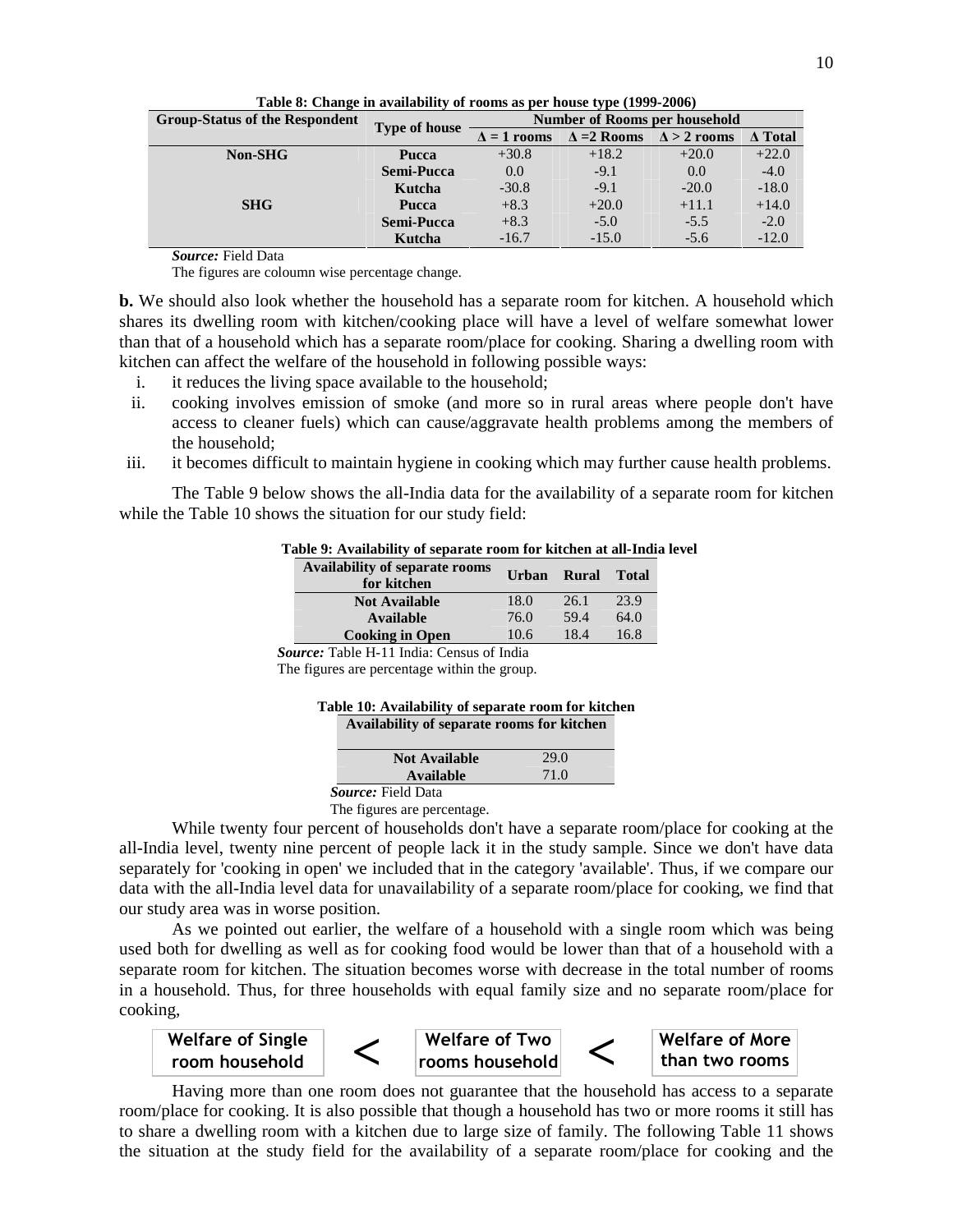number of rooms in a house. More than half of the households with a single room don't have a separate place for cooking. The situation improves considerably for higher room categories. About twenty nine percent households with two rooms don't have access to a separate room for kitchen while this number decreases further to only twelve percent for the households with more than two rooms. Thus, the poorest are also the worst sufferer.

| Table 11: Availability of separate room for kitchen and number of rooms in a household |                               |  |  |
|----------------------------------------------------------------------------------------|-------------------------------|--|--|
| Availability of separate rooms                                                         | Number of Rooms per household |  |  |
|                                                                                        |                               |  |  |

| <i><b>IVANADHILY OF Separate Pooling</b></i> | <b>THERMOLE OF INSOLUT PUT HOUSEHORN</b> |       |                       |              |  |
|----------------------------------------------|------------------------------------------|-------|-----------------------|--------------|--|
| for kitchen                                  | $= 1$ Rooms                              |       | $= 2$ Rooms > 2 Rooms | <b>Total</b> |  |
| <b>Not Available</b>                         | 52.0                                     | 28.6  | 12.1                  | 29.0         |  |
| Available                                    | 48.0                                     | 71.4  | 87.9                  | 71.0         |  |
| <b>Total</b>                                 | 100.0                                    | 100.0 | 100.0                 | 100.0        |  |
| $\sim$                                       |                                          |       |                       |              |  |

*Source:* Field Data

The figures are percentage within the group.

 So far the analysis primarily focuses on the combined or overall scenario. However, the analysis of the situation by breaking the data into two groups, SHG and Non-SHG provides an important insight into the micro-level picture.

| <b>Group-Status of the</b> | Availability of separate room for | Number of Rooms per household |              |              |              |
|----------------------------|-----------------------------------|-------------------------------|--------------|--------------|--------------|
| <b>Respondent</b>          | kitchen                           | $= 1$                         | $= 2$        | >2           | <b>Total</b> |
|                            |                                   | <b>Rooms</b>                  | <b>Rooms</b> | <b>Rooms</b> |              |
|                            | <b>Not Available</b>              | 46.2                          | 27.3         | 6.7          | 26.0         |
| <b>Non-SHG</b>             | <b>Availbale</b>                  | 53.8                          | 72.7         | 93.3         | 74.0         |
|                            | <b>Total</b>                      | 100.0                         | 100.0        | 100.0        | 100.0        |
|                            | <b>Not Available</b>              | 58.3                          | 30.0         | 16.7         | 32.0         |
| <b>SHG</b>                 | <b>Availbale</b>                  | 41.7                          | 70.0         | 83.3         | 68.0         |
|                            | <b>Total</b>                      | 100.0                         | 100.0        | 100.0        | 100.0        |

| Table 12: Availability of a separate room for kitchen according the group status of the respondent |  |  |  |  |
|----------------------------------------------------------------------------------------------------|--|--|--|--|
|                                                                                                    |  |  |  |  |

 *Source:* Field Data

The figures are percentage within the group.

The above Table 12 shows that SHG group appears to be in worse condition compared to the Non-SHG group in the entire three room category. For the single room households, forty two percent reported not having a separate place for cooking in the Non-SHG group while fifty eight percent had the same plight in the SHG group. In the two room category, the situation improved for both the SHG and Non-SHG group as the twenty seven percent of the farmer and thirty percent of the latter reported to not have a separate room for kitchen. In the more than two room households showed further improvement of about twenty percent for the Non-SHG group and of thirteen percent for the SHG group. The above data reveals that the SHG group was way behind the Non-SHG people in having a separate room for kitchen.

**c.** The quality of life for a household also depends on the number of persons sharing a room. It was often observed that several people share a single room due to poverty or unavailability of rooms. The unavailability of a separate room affects the welfare of the household in several ways:

- **i.** the children don't get a separate room for study which affects their studies adversely,
- **ii.** couples lack privacy,
- **iii**. patients may have to share a room with others and this was supposed to be harmful for them as well as for others. The patient's recovery may also be affected and others also ran a high risk of infection if it is a contagious disease.

The Census of India currently presents data about the number of couples in a household and the number of couples having an independent room for sleeping. It doesn't takes into account the general state of congestion in a house. For this purpose, we introduce and define a new variable 'Space Ratio'. It is defined as the ratio of the number of rooms available to a household to the total number of persons in that household. Numerically, Space Ratio is,

Space Ratio =  $\frac{\text{Number of rooms available to that household}}{\text{Number of months}}$ 

Number of persons in a household

1. directly proportional to the number of rooms available to that household, and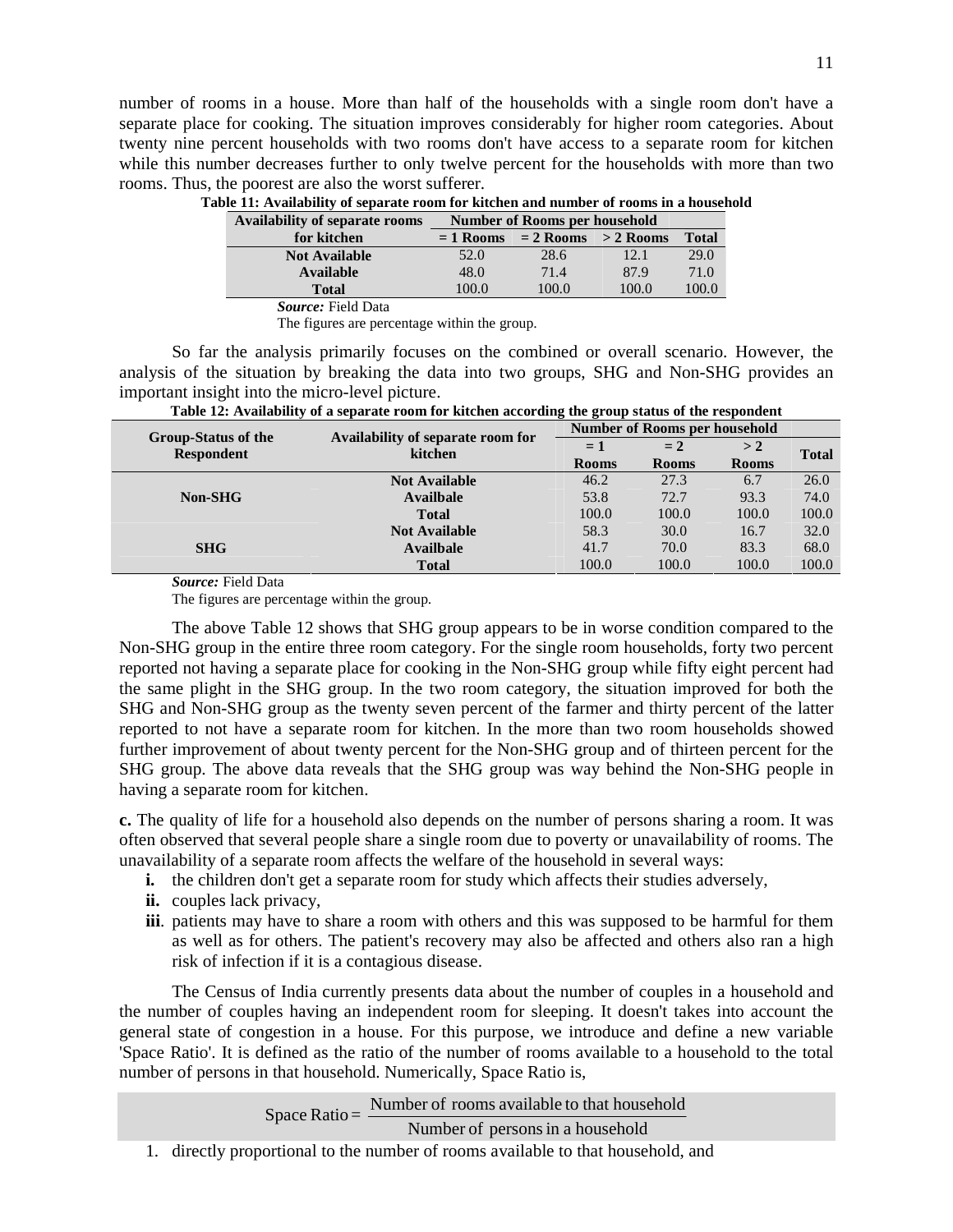2. inversely proportional to the number of persons in a household

 Thus, households with a comparatively lower Space Ratio indicate that either the number of rooms available to that household is less or the number of persons in that household is more than the household with a higher Space Ratio.

A higher Space Ratio is desirable for it indicates the availability of more rooms per person.

 For analytical purpose, we have divided the Space Ratio in three categories: low (00.00 to 00.50), Medium (00.50 to 1.00), and High (1.00 to 1.50). The Low Space Ratio category involves cases where the number of rooms available to a household is always less than the number of individuals in that household. The upper limit for the Low category is the case where the number of rooms available is exactly half of the number of individuals in a household.

 The Middle category of the Space Ratio deals with cases where the availability of rooms is higher than the Low category but still lower than the ratio of one room per person. One room for each individual is the upper limit of the Medium category.

 The High category of the Space Ratio includes cases where the number of rooms available is greater than the number of individuals in a household.

 Keeping in view the impact that availability of a separate room to the members in a household has up on the dwellers of that household we can say that, other things being equal, the welfare of the a household in Low Space Ratio category will be lower than that of one in Medium Space Ratio category which in turn will be lower than that of a household in High Space Ratio category. That is,



An analysis of these categories of Space Ratio with the availability of a separate room/place for cooking while taking into account of the number of rooms in that household, would reveal a lot about the quality of life of that household. A single room household with a low Space Ratio (it means the household had too many members to share a single room) was the worst affected one, if it also lacked a separate place for cooking.

 The following Table 13 analyses the Ramnagar data using the newly created variable Space Ratio.

|                                           |                                            |                                                  |                              | <b>Number of Rooms per household</b>       |                                     |                       |  |
|-------------------------------------------|--------------------------------------------|--------------------------------------------------|------------------------------|--------------------------------------------|-------------------------------------|-----------------------|--|
| <b>Status of the</b><br><b>Respondent</b> | <b>Category of</b><br>Space ratio          | Availability of<br>separate rooms<br>for kitchen | $\lt 2$<br><b>Rooms</b>      | $=2$<br><b>Rooms</b>                       | > 2<br><b>Rooms</b>                 | <b>Total</b>          |  |
|                                           |                                            | <b>Not Available</b>                             | $\overline{7}$<br>$(53.8\%)$ | $\overline{7}$<br>$(33.3\%)$               | $(14.3\%)$                          | 15<br>$(36.6\%)$      |  |
|                                           | Low<br>$(00.00 \text{ to } 0.50)$          | <b>Available</b>                                 | 6<br>$(46.2\%)$              | 14<br>$(66.7\%)$                           | 6<br>$(85.7\%)$                     | 26<br>$(63.4\%)$      |  |
| Non-SHG                                   |                                            | <b>Total</b>                                     | 13<br>$(100.0\%)$            | 21<br>$(100.0\%)$                          | 7<br>$(100.0\%)$                    | 41<br>$(100.0\%)$     |  |
|                                           |                                            | <b>Not Available</b>                             |                              | $\Omega$<br>$(0.0\%)$                      | $\Omega$<br>$(0.0\%)$               | $\Omega$<br>$(0.0\%)$ |  |
|                                           | <b>Medium</b><br>$(0.50 \text{ to } 1.00)$ | <b>Available</b>                                 |                              | 1<br>$(100.0\%)$                           | 8<br>$(100.0\%)$                    | 9<br>$(100.0\%)$      |  |
|                                           |                                            | <b>Total</b>                                     |                              | 1<br>(100.0)                               | 8<br>(100.0)                        | 9<br>(100.0)          |  |
|                                           |                                            | <b>Not Available</b>                             | $\overline{7}$<br>$(58.3\%)$ | $\overline{7}$<br>$(38.9\%)$               | $\overline{\mathcal{E}}$<br>(27.3%) | 17<br>$(41.5\%)$      |  |
|                                           | Low<br>$(00.00 \text{ to } 0.50)$          | <b>Available</b>                                 | 5<br>$(41.7\%)$              | 11<br>$(61.1\%)$                           | 8<br>(72.7%)                        | 24<br>(58.5%)         |  |
| <b>SHG</b>                                |                                            | <b>Total</b>                                     | 12.<br>$(100.0\%)$           | 18<br>$(100.0\%)$                          | 11<br>$(100.0\%)$                   | 41<br>$(100.0\%)$     |  |
|                                           |                                            | <b>Not Available</b>                             |                              | $\Omega$<br>$(0.0\%)$                      | $\Omega$<br>$(0.0\%)$               | $\Omega$<br>$(0.0\%)$ |  |
|                                           | <b>Medium</b><br>$(0.50 \text{ to } 1.00)$ | <b>Available</b>                                 |                              | $\overline{2}$<br>$(100.0\%)$              | 7<br>$(100.0\%)$                    | 9<br>$(100.0\%)$      |  |
|                                           |                                            | <b>Total</b>                                     |                              | $\mathcal{D}_{\mathcal{L}}$<br>$(100.0\%)$ | 7<br>$(100.0\%)$                    | 9<br>$(100.0\%)$      |  |

**Table 13: Availability of a separate room for kitchen, Group Status and the Space Ratio**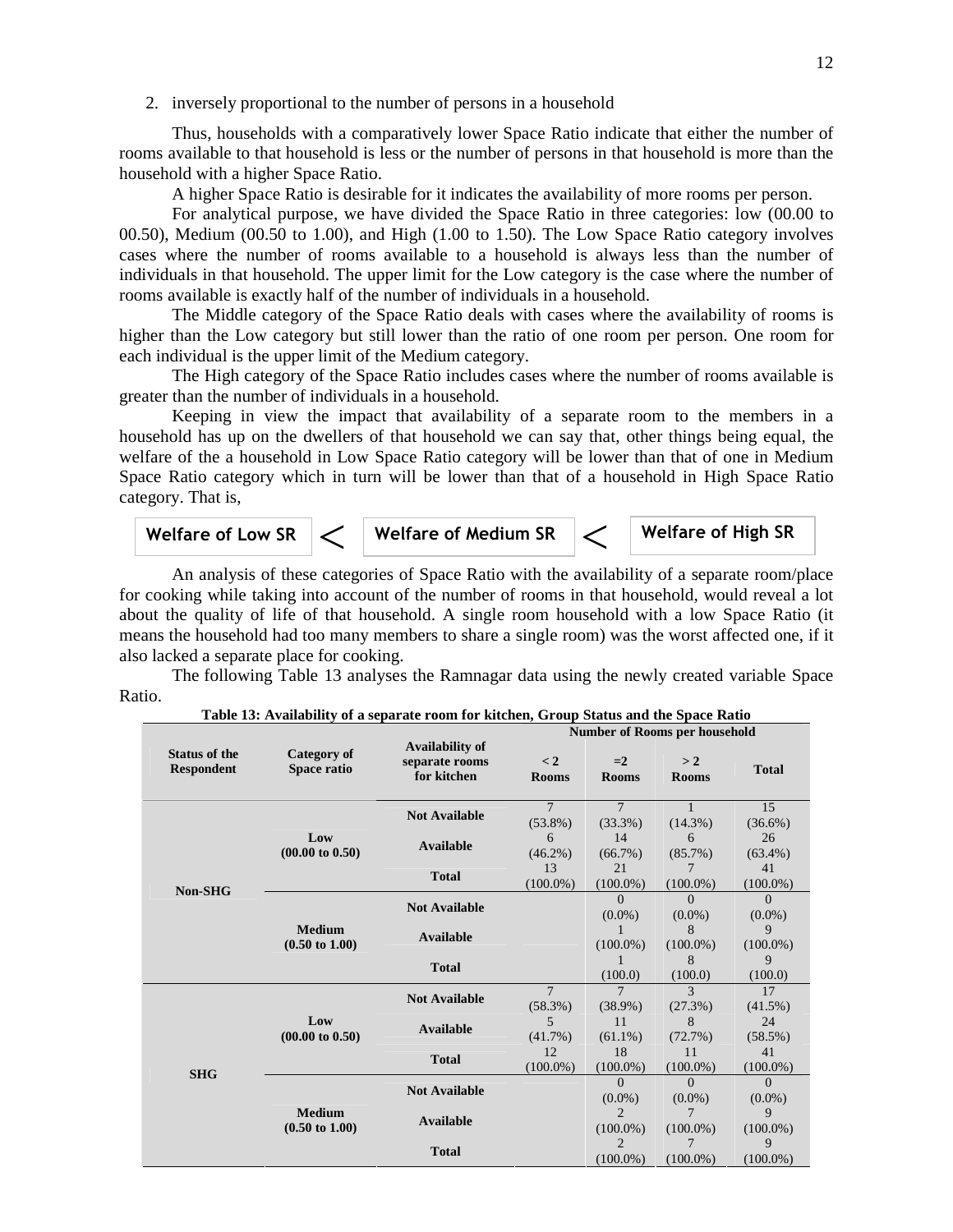*Source:* Field Data The figures are percentage within the group.

 The first thing to observe was that there was no case for the High Space Ratio category, i.e., from 1.00 to 1.50. This indicates that there was general state of crowding in all households for both the SHG and the Non-SHG groups.

 For the Non-SHG people under low space ratio category and with single room houses, more than half lack a separate room/place for cooking. A low space ratio indicated that there was general crowding and keeping in view that these were single room households, it indicated the pathetic situation under which these were dwelling. For two room households in the same space ratio and group category, one-third of people didn't have a separate kitchen. These should have been in a bit better position than their one room brethren but still it was far from being satisfactory. The only good thing was that the number of households without kitchen was decreasing. The deceasing trend continued for the more than two room households also and only fourteen percent of them were found to be without a separate kitchen.

 Comparing the above results with the low space ratio category of the SHG group, it was found that almost sixty percent of the households in the single room category were without a separate place for kitchen. The number declines to thirty nine percent for the two room households and to twenty seven percent for the more than two room category households. Here, again a declining trend was observed but the decline was less pronounced than that for the Non-SHG group.

 As far as the medium space ratio group of the Non-SHG households was concerned, again there was no case in the single room household category. For the rest categories, i.e, two room and more than two room categories, every one had a separate room/place for kitchen. This showed a very big jump in the availability of separate place for cooking with change in space ratio. While the worst affected were the single room households with the low space ratio, every one in the medium space ratio category had access to separate place for cooking.

 Analysing the data only in percentage figures gave an impression that the Non-SHG group was in a comparatively better position than the SHG group in the dynamics of the space ratio and availability of a separate room for kitchen. But without analysing the absolute figures also, the above inference might be misleading. There were equal numbers of total households in the low space ratio category for both the SHG and the Non-SHG households. But the absolute number of households without a separate kitchen was greater for the SHG group than for the Non-SHG group. For the Medium space ratio category, the SHG group had more households with availability of a separate room for kitchen. Thus, two things come out,

- i. The SHG group was really in a comparatively worse situation than the Non-SHG group in the low space ratio category. It meant the congested households were in very bad situation. And the worst hits were the poorest (assuming that the number of rooms available to a household was an indicator of its economic situation, up to some extent).
- ii. the medium space ratio group was also a bit better off economically as there was no case in the single room category.

### **(ii). Access to Drinking Water:**

Water is the prime medium of spreading contagious disease in rural areas therefore access to safe drinking water decides the welfare of the household greatly. The following Table 14 shows the availability of safe drinking water for the study sample:

|                                 | Status of the Respondent SHG or Non-SHG (%) |                        |                  |                    |                 |              |  |
|---------------------------------|---------------------------------------------|------------------------|------------------|--------------------|-----------------|--------------|--|
| <b>Source of Drinking water</b> | <b>Non-SHG</b><br>1999                      | <b>Non-SHG</b><br>2006 | $\Delta$ Non-SHG | <b>SHG</b><br>1999 | <b>SHG 2006</b> | $\Delta SHG$ |  |
| <b>Own Handpump</b>             | 32                                          | 42                     | $+10$            | 30                 | 30              |              |  |
| <b>Public Handpump</b>          | 14                                          | 34                     | $+20$            | 10                 | 24              | $+14$        |  |
| Well                            | 54                                          | 24                     | $-30$            | 56                 | 42              | $-14$        |  |
| <b>Others</b>                   | $0.0\,$                                     | 0.0                    |                  | 4                  |                 |              |  |

#### **Table 14: Access to Drinking water (1999-2006)**

 *Source:* Field Data

The figures are percentage within the group.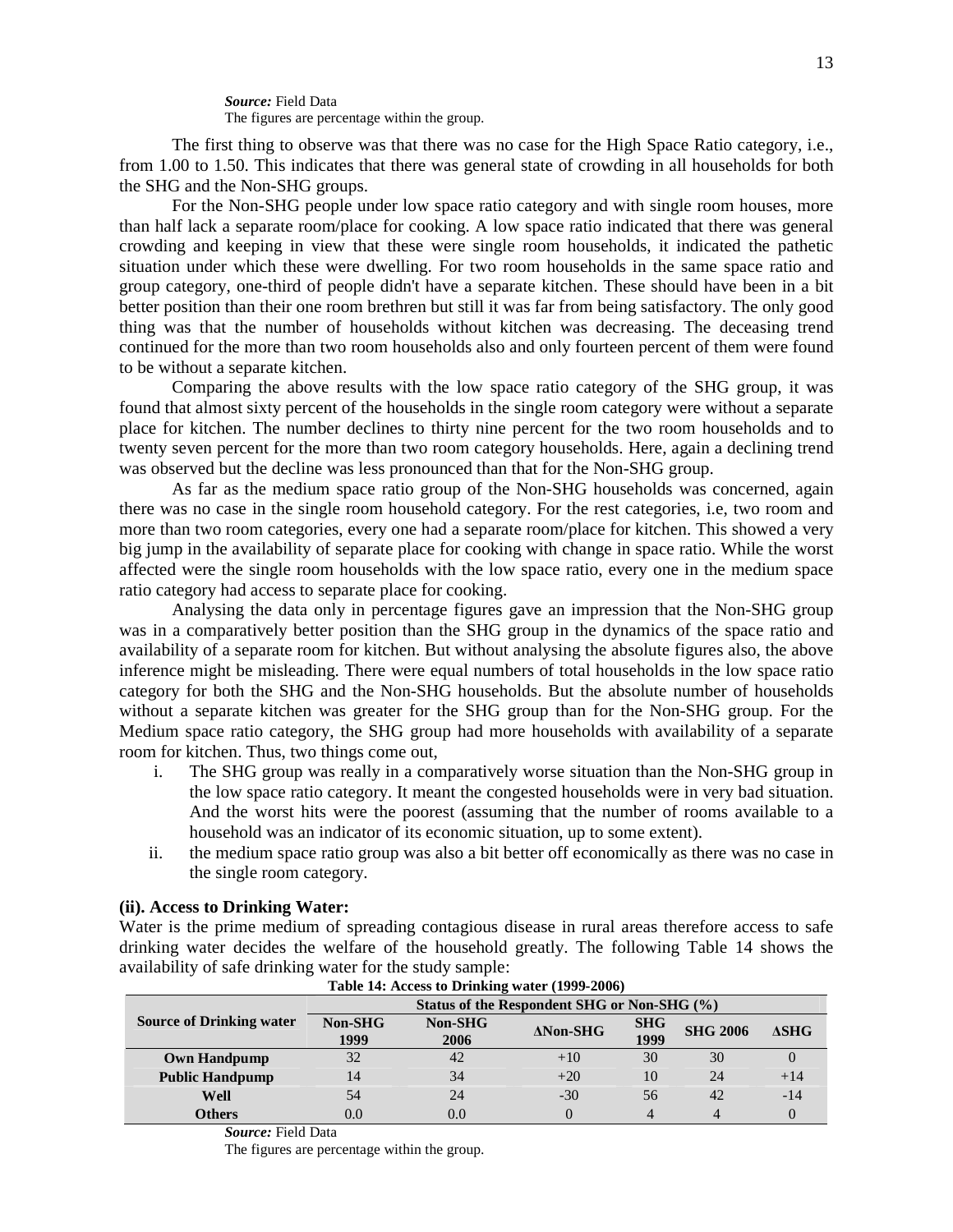The SHG and Non-SHG groups were almost in a similar position in the base year (1999). Only the Non-SHG group was in a slightly better situation with a two and four percent edge over the SHG group for *own hand pump* and *public hand pumps*. Considering the situation in 2006 and the change during 1999 and 2006, it was found that the Non-SHG groups fared better than the SHG group. The Non-SHG group showed an increment of ten percent for the *own hand pump* while the corresponding improvement for the SHG group had been cipher. Both the SHG and Non-SHG groups improved for *public hand pumps* but the Non-SHG group had shown an edge of six percent. Both the group showed a decrease in dependence *wells* as a source of drinking water but the Non-SHG group was almost twice ahead of the SHG group.

### **(iii). Access to Sanitary Facility:**

The Table 15 below shows the access to proper sanitation facility to both the SHG and the Non-SHG group for the years 1999 and 2006. In the base year (i.e., 1999), the Non-SHG group didn't had access to *flush toilet* and for the SHG group only two percent households had *flush toilet*. The Non-SHG households had shown an improvement of two percent in the year 2006 while the change for the SHG group during corresponding years had been an improvement of four percent. Even the two percent improvement in the availability of *flush toilet* for the Non-SHG group became bleak considering that this group had also shown a four percent decrease in the access to *public toilets*. Half of the decrease reflected into *no facility* for toilets and only the other half underwent an improvement to the *flush toilet*. It was disheartening to note that neither the block officials nor the users had been effective in maintaining the *public toilets*.

 On the part of the SHG group, the improvement in access to *flush toilet* had been fuelled by an equal in decrease in the case of *no facility*. But there was still something to worry about: why there was no access to *public toilets* to the SHG group during neither of the two years of reference? **Table 15: Change in Access to Sanitation Facilities (1999-2006)** 

| Table 15: Change in Access to Sanitation Facilities (1999-2000) |                                             |                        |                             |                |                |             |  |
|-----------------------------------------------------------------|---------------------------------------------|------------------------|-----------------------------|----------------|----------------|-------------|--|
|                                                                 | Status of the Respondent SHG or Non-SHG (%) |                        |                             |                |                |             |  |
| <b>Sanitation Facility</b>                                      | Non-<br><b>SHG1999</b>                      | Non-<br><b>SHG2006</b> | $\Delta$ Non-<br><b>SHG</b> | <b>SHG1999</b> | <b>SHG2006</b> | <b>ASHG</b> |  |
| <b>Flush Toilet</b>                                             |                                             |                        |                             |                | <sub>(</sub> h | 4           |  |
| <b>No Facility/Bush/Field</b>                                   | 90                                          | 92                     |                             | 98             | 94             | $-4$        |  |
| <b>Public Toilet provided by</b><br>government                  | 10                                          | 6                      | $-4$                        |                |                | $\theta$    |  |

 *Source:* Field Data

The figures are percentage within the group.

 The quality of housing and the access to sanitation facility also have a joint interaction to affect the level of welfare of the household. The dwellers of *pucca house* with a proper sanitation facility will certainly have a level of welfare higher than that of *pucca house* dwellers without any proper sanitation facility. The situation is the worst for the *kutcha* house dwellers with no proper sanitation facility. Let's analyse our data by segregating it according to type of house in the year 1999. The Table 16 below shows the desired data:

| Table 16: Toilet Facility vs. Type of house (1999) |                                  |                                |                          |        |              |  |  |
|----------------------------------------------------|----------------------------------|--------------------------------|--------------------------|--------|--------------|--|--|
|                                                    | <b>Toilet Facility available</b> | Type of House in the Year 1999 |                          |        |              |  |  |
| <b>Status of the Respondent</b>                    |                                  | Pucca                          | <b>Half</b> <i>Pucca</i> | Kutcha | <b>Total</b> |  |  |
|                                                    | <b>Flush Toilet</b>              | 14.3                           | 0.0                      | 0.0    | 2.0          |  |  |
|                                                    | <b>Pit Toilet</b>                | 0.0                            | 0.0                      | 0.0    | 0.0          |  |  |
| Non-SHG                                            | No Facility/Bush/Field           | 85.7                           | 100.0                    | 92.5   | 92.0         |  |  |
|                                                    | <b>Public Toilet</b>             | 0.0                            | 0.0                      | 7.5    | 6.0          |  |  |
|                                                    | <b>Total</b>                     | 100.0                          | 100.0                    | 100.0  | 100.0        |  |  |
|                                                    | <b>Flush Toilet</b>              | 7.1                            | 0.0                      | 0.0    | 2.0          |  |  |
|                                                    | <b>Pit Toilet</b>                | 0.0                            | 0.0                      | 0.0    | 0.0          |  |  |
| <b>SHG</b>                                         | No Facility/Bush/Field           | 85.7                           | 100.0                    | 100.0  | 96.0         |  |  |
|                                                    | <b>Public Toilet</b>             | 7.1                            | 0.0                      | 0.0    | 2.0          |  |  |
|                                                    | <b>Total</b>                     | 100.0                          | 100.0                    | 100.0  | 100.0        |  |  |

 *Source:* Field Data

The figures are percentage within the group.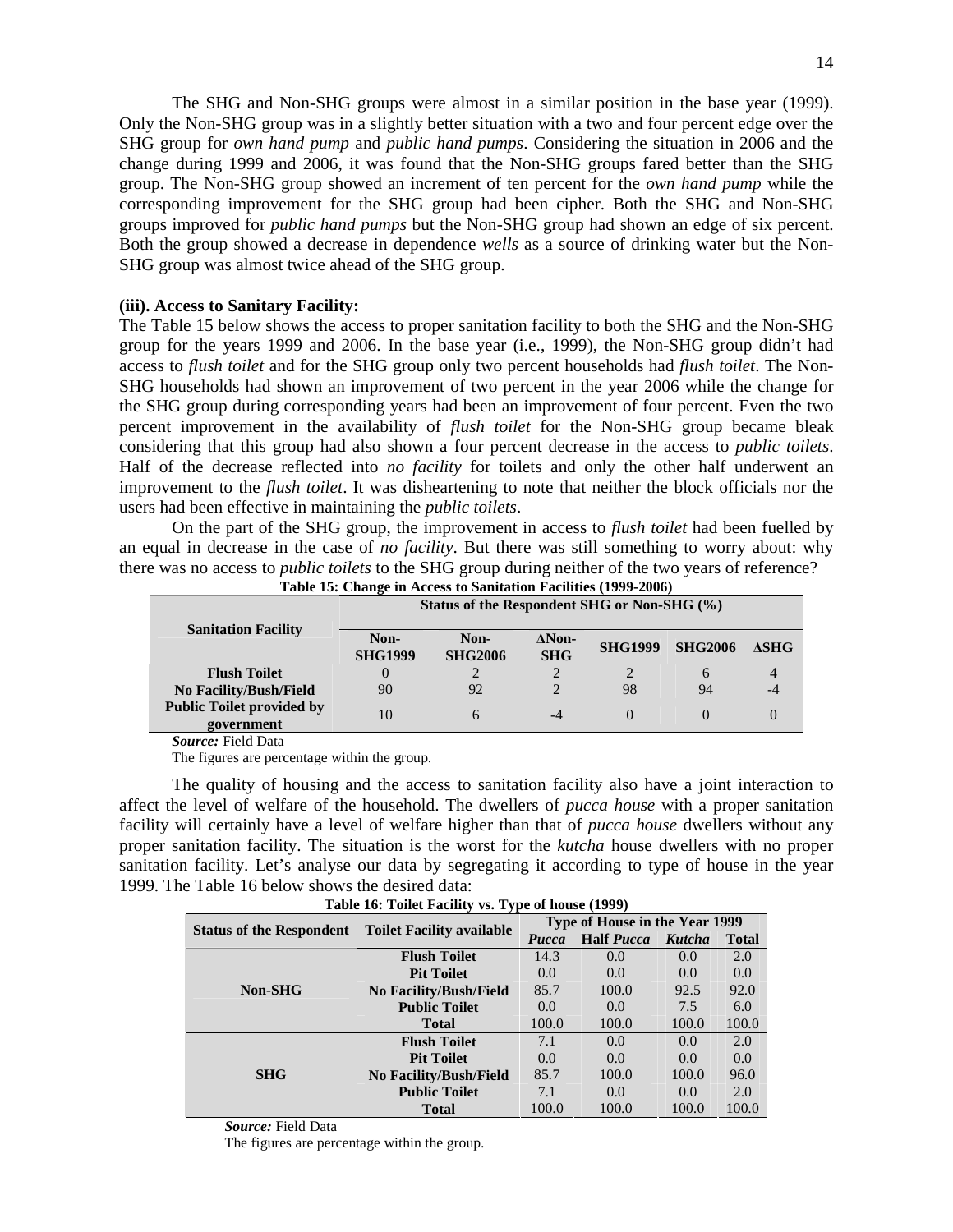For the *pucca house* dwellers in the Non-SHG group, fourteen percent of the households had access to *flush toilets* which was twice more than their SHG counterparts. None from both the SHG and Non-SHG members in the *pucca house* dwellers category had any access to *pit toilets*. Eighty six percent of the *pucca house* dwellers had no proper facility for sanitation neither for the SHG group nor for the Non-SHG group. Seven percent of the SHG group people with *pucca house* had access to *public toilets* whereas none among their Non-SHG counterparts had this privilege.

 The situation was very pathetic for the *half-pucca house* dwellers among both the SHG and the Non-SHG groups as they absolutely don't have any access to any form of proper sanitation facility and each one of they resort to *bush/fields* to attend the nature's call.

 For the *kutcha house* dwellers in the Non-SHG group, more than ninety percent of them don't had any proper sanitation facility while a meager seven and half percent had access to *public toilets*. Their SHG counterparts were not as lucky as them and none among them had access to any proper toilet facility.

 For the Non-SHG group as a whole only six percent had *public toilets* at their disposal while two percent had *flush toilets*. The corresponding situation for the SHG group as a whole was bit more pathetic. Here only two percent had access to *public toilets* while another two percent had *flush toilets*. Thus, the Non-SHG group was in a bit better (if it can be called so) situation due to a slightly higher access percent for the *public toilets*.

 Let's analyse the Table 17 below to see what has been the change during these years. **Table 17: The Changing Scenario in housing and Sanitation Conditions (1999-2006)** 

| <b>Status of the Respondent</b> |                                  | Type of House in the Year 2006 |                    |                 |                |  |  |
|---------------------------------|----------------------------------|--------------------------------|--------------------|-----------------|----------------|--|--|
|                                 | <b>Toilet Facility available</b> | $\Lambda$ <i>Pucca</i>         | <b>AHalf Pucca</b> | $\Delta$ Kutcha | $\Delta$ Total |  |  |
|                                 | <b>Flush Toilet</b>              | $-3.2$                         | 0.0                | 0.0             | $+2.0$         |  |  |
| <b>Non-SHG</b>                  | <b>Pit Toilet</b>                | 0.0                            | 0.0                | 0.0             | 0.0            |  |  |
|                                 | No Facility/Bush/Field           | $+3.2$                         | 0.0                | $+1.0$          | 0.0            |  |  |
|                                 | <b>Public Toilet</b>             | 0.0                            | 0.0                | $-1.0$          | $-2.0$         |  |  |
|                                 | <b>Flush Toilet</b>              | $-2.3$                         | 0.0                | 0.0             | 0.0            |  |  |
| <b>SHG</b>                      | <b>Pit Toilet</b>                | 0.0                            | 0.0                | 0.0             | 0.0            |  |  |
|                                 | <b>No Facility/Bush/Field</b>    | $+4.8$                         | 0.0                | 0.0             | 0.0            |  |  |
|                                 | <b>Public Toilet</b>             | $-2.3$                         | 0.0                | 0.0             | 0.0            |  |  |

 *Source:* Field Data

The figures are percentage within the group.

The Situation has worsened for the *pucca house* dwellers in the Non-SHG group during the years 1999-2006 as it had registered a three percent decline in the access to *flush toilets* and this decline had been translated into an equal increase in the number of *pucca* households without any access to some proper sanitation facility.

 The situation had similarly worsened, but slightly more for the *pucca house dwellers* in the SHG group during the same period. Their access to *flush toilets* and *public toilets* had declined equally by about two and half percentage points and this decline had culminated itself into an increase of about five percent in the number of people without any proper toilet facility. Therefore, as far as the *pucca house* dwellers were concerned, their situation had deteriorated at the front of the access to sanitation facility.

 There was absolutely no change in the situation of the *half-kutcha* house dwellers during the period 1999 to 2006 for both the SHG and the Non-SHG groups.

 The *kutcha house* dwellers in the Non-SHG group further lost their access to *public toilets* by one percentage points and it was needless to say that this declined had translated itself into an equal increase in the *no facility* category. The overall situation for the access to sanitation facility has worsened regardless of the group status of the households and this was not a welcome trend.

### **(c) Other benefits due to SGSY (Spin-Off Effects):**

### **Saving on interest paid to loans:**

Prior to joining the SGSY, the prime lending source for the villagers was the village money lender who charged exorbitant rate of interest. About eighty percent of respondents (including both SHGs and Non-SHGs) reported that previously they used to borrow from village money lenders. If we look up at the corresponding figure by breaking it up according to the group status (SHG/Non-SHG) of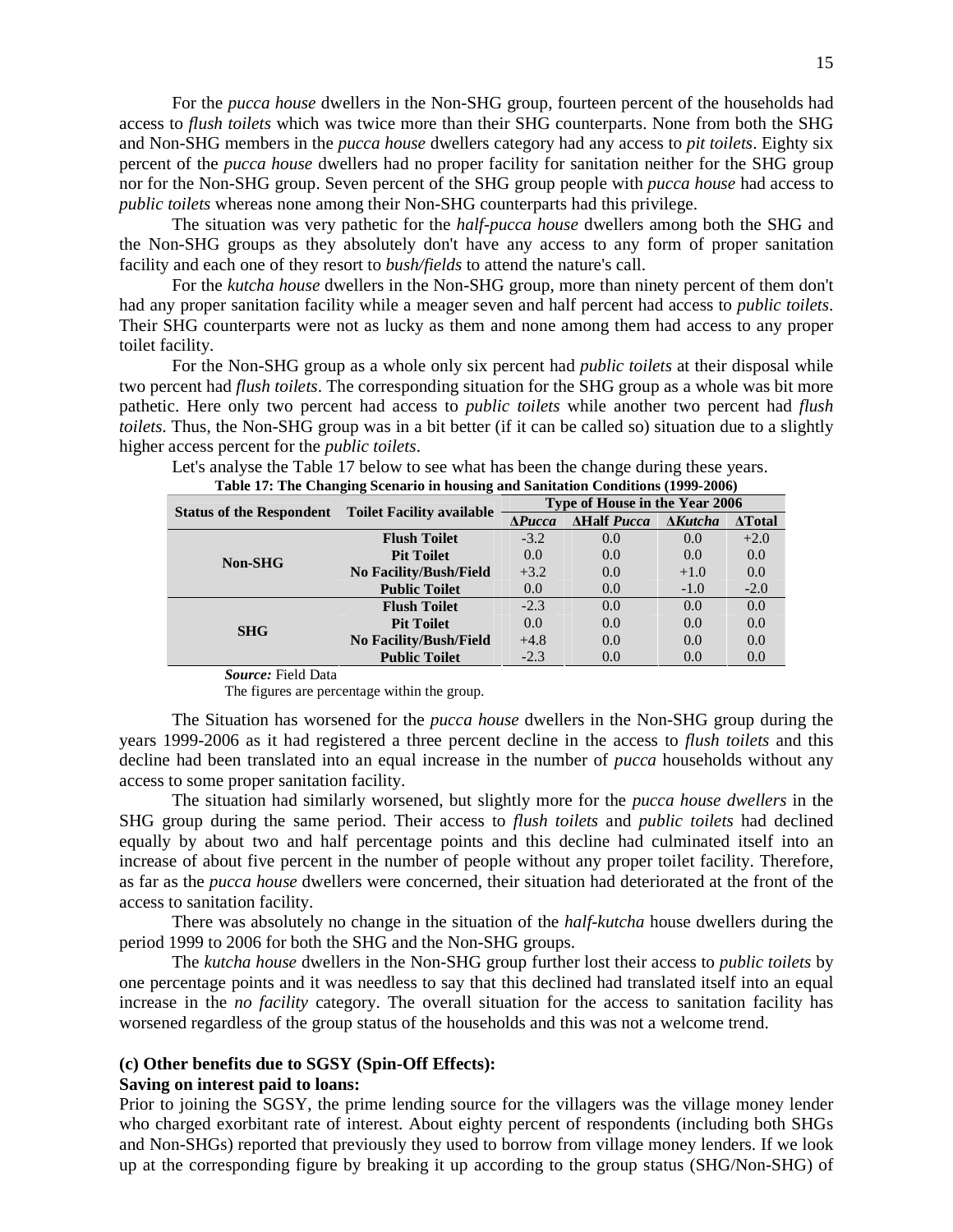the respondent then we come to observe that eighty two percent of the Non-SHG respondents used to borrow from the village money lender while eighteen percent declined prior borrowing. Seventy eight percent of the SHG respondents acknowledge borrowing from village money lender previously whereas twenty two percent said they didn't borrow previously.

 Joining a SHG, the participants could get loans at one percent per month while it used to be around four to five percent per month in case of money lenders. Even the Non-SHGs respondents could borrow from the nearby SHGs at considerably lower rate of interest.

We could arrive at the saving on interest rates paid on loans due to SGSY by using the following formula:

 $RSave_{SGSY} = R_{PRIOR} - R_{SGSY}$  ....(1)

Where  $RSave<sub>SGSY</sub> = saving in the rate of interest due to forming SHG under SGSY,$ 

 $R_{PROR}$  = Rate of interest payable to loans prior joining SGSY, and

 $R_{SGSY}$  = Rate of interest charged on the SGSY-loans.

The Modal value for  $RSave_{SGN}$  from our field data was 1.0 while Median was also 1.0. The mean is 1.46 which is due to the fact we have some people who don't take loans before joining SGSY (They may be either well-off or too poor to get a loan).

|                | Table 19: Statistics for RSave <sub>SGSY</sub> |      |  |  |  |
|----------------|------------------------------------------------|------|--|--|--|
| N              | Valid                                          | 35   |  |  |  |
|                | <b>Missing</b>                                 | 65   |  |  |  |
| <b>Mean</b>    |                                                | 4.03 |  |  |  |
|                | <b>Median</b>                                  | 4.00 |  |  |  |
|                | Mode                                           | 4.00 |  |  |  |
|                | <b>Minimum</b>                                 | 3.00 |  |  |  |
| <b>Maximum</b> |                                                | 8.00 |  |  |  |

 1= Fifteen are missing in the SHG group and the entire Non-SHG group is taken as missing as they don't access to Intra-SHG loan.

 We could also get similar values for those who are not a member of any SHG under SGSY but took loans from some SHG-member. They may also have some saving on rate of interest to be paid on loans as the SHGs charge a bit less than the money lender to be competitive. Let's call this  $RSave<sub>NON-SHG</sub>$ . This could be calculated using the following formula:

 $RSave<sub>NON-SHG</sub> = R<sub>PRIOR</sub> - R<sub>SHG</sub>....(2)$ 

Where  $RSave<sub>NON-SHG</sub> = saving in the rate of interest due to borrowing from a SHG,  $R_{PRIOR} = Rate$  of$ interest payable to loans taken from sources other than  $SHG$ , and  $R_{SHG}$  = rate of interest charged on the loans from a SHG

The Modal value for  $RSa$  ve<sub>NON-SHG</sub> from our filed data is 1.0 while Median is 1.0. The mean is 1.46.

|  | Table 20: Statistics for RSave <sub>NON-SHG</sub>   |  |
|--|-----------------------------------------------------|--|
|  | The saving in interest rate for Non-SHG individuals |  |

| N              | Valid          | 34   |
|----------------|----------------|------|
|                | <b>Missing</b> | 66   |
| Mean           |                | 1.46 |
| <b>Median</b>  |                | 1.00 |
| Mode           |                | 1.00 |
| <b>Minimum</b> |                | 0.00 |
| <b>Maximum</b> |                | 6.00 |

2= The entire SHG group and sixteen from the Non-SHG group are taken as missing.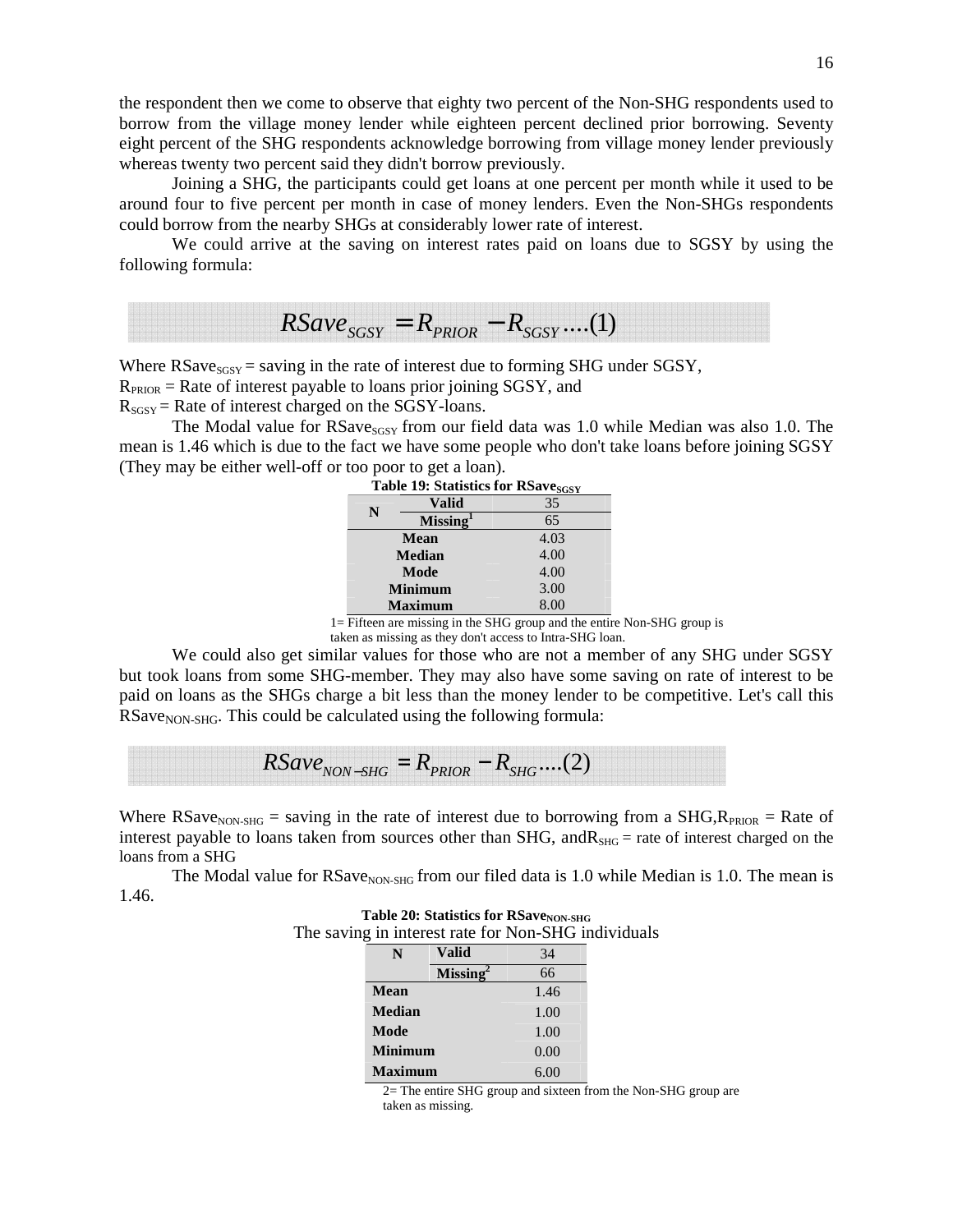#### **Box 1: Wither Shylocks...!**

#### Restoring Dignity

Almost all SHGs accepted that SGSY has helped them to restore their dignity as they need not beg the village money lender any more for loans. In past, once they take loan from money lender, they become puppet in the hands of them. The money lender can ask them for begar or they will be threatened with demand for repaying the loans at any time. Even sometimes, they also cast their evil eyes over the women folks of the debtor. The village money lender of "Mother India" used to be a reality in most parts of rural India in old days. SGSY has now enabled the SHG-members to get loans at cheaper rate of interest and no one is going to harass them for it. Even people who have not formed a SHG under SGSY can take loans from their nearby SHGs at rates of interest considerably lower than that from money lenders. This is one aspect of SGSY, which is undoubtedly laudable.

### **VI**

### **Conclusions:**

On the basis of analysis, the following conclusions could be drawn:

- $\hat{\cdot}$  The SGSY has not contributed significantly in the change in the level of income of the beneficiaries. The reason could be several. The foremost being that there has been no infrastructural facility or any other kind of support to the SHGs to start a viable micro enterprise. Most of the beneficiaries were encouraged to go for individual works (remember it is in contradiction with the spirit of programme as it focuses on group approach), specially buying a cow or buffalo. This promoted nothing but corruption as several respondents showed their existing live stocks as purchased under SGSY. When a new asset was not created at all, how would it generate any fresh stream of income. Two, Officials have been selecting beneficiaries often based on erroneous list. There may be three plausible reasons for it: one, they are eager to show the scheme a success (Mosley and Hulme, 1998), secondly, they get bribe for it, and the last, the beneficiaries somehow fooled the officials about their economic conditions and surreptitiously entered the BPL list.
- Women have showed greater enthusiasm in the making of SHGs and these SHGs were vibrant too. But conclusion about the relation between gender and significant change in income can be drawn only after a more detailed analysis.
- $\mathbf{\hat{P}}$  Keeping in view the other findings, we can suggest that the efforts should be made to check corruption in implementation of SGSY and that women should be given more encouragement in the making of SHGs.
- $\cdot \cdot$  The analysis has also shown that SGSY has the positive impact on non-income indicators too. Beneficiaries have shown improvement at access to safe drinking water, sanitation facility, and electricity. Housing conditions have also improved.

#### **Recommendations:**

We suggest including an element of public accountability in the working of the scheme, ensuring community involvement, bringing forth transparency in selection of beneficiaries and sensitising the community through appropriate policy intervention viz. stage shows, organising *nukkad nataks*, using radios broadcasts, door-to-door campaigns etc. on social issues could change the scenario significantly. The help of professional bodies with requisite experience could also be useful.

 The Local college youths, especially those who have joined NSS, should be encouraged to organise one day camps at villages where they can motivate the villages to join these schemes and also tell them the intricacies of the scheme through *nukkad nataks,* and also help them to lodge complaints against malfunctioning of the scheme in a proper way. These youths could also be given a basic training about using the Right to Information and they should convey the same to the villagers by means of *nukkad nataks*. The government should provide the youth participating in such activities some extra credit so that they also have proper incentive for engaging in these.

 A radio club could be formed in each village and people could be encouraged to come and listen some programmes that spread awareness about government schemes.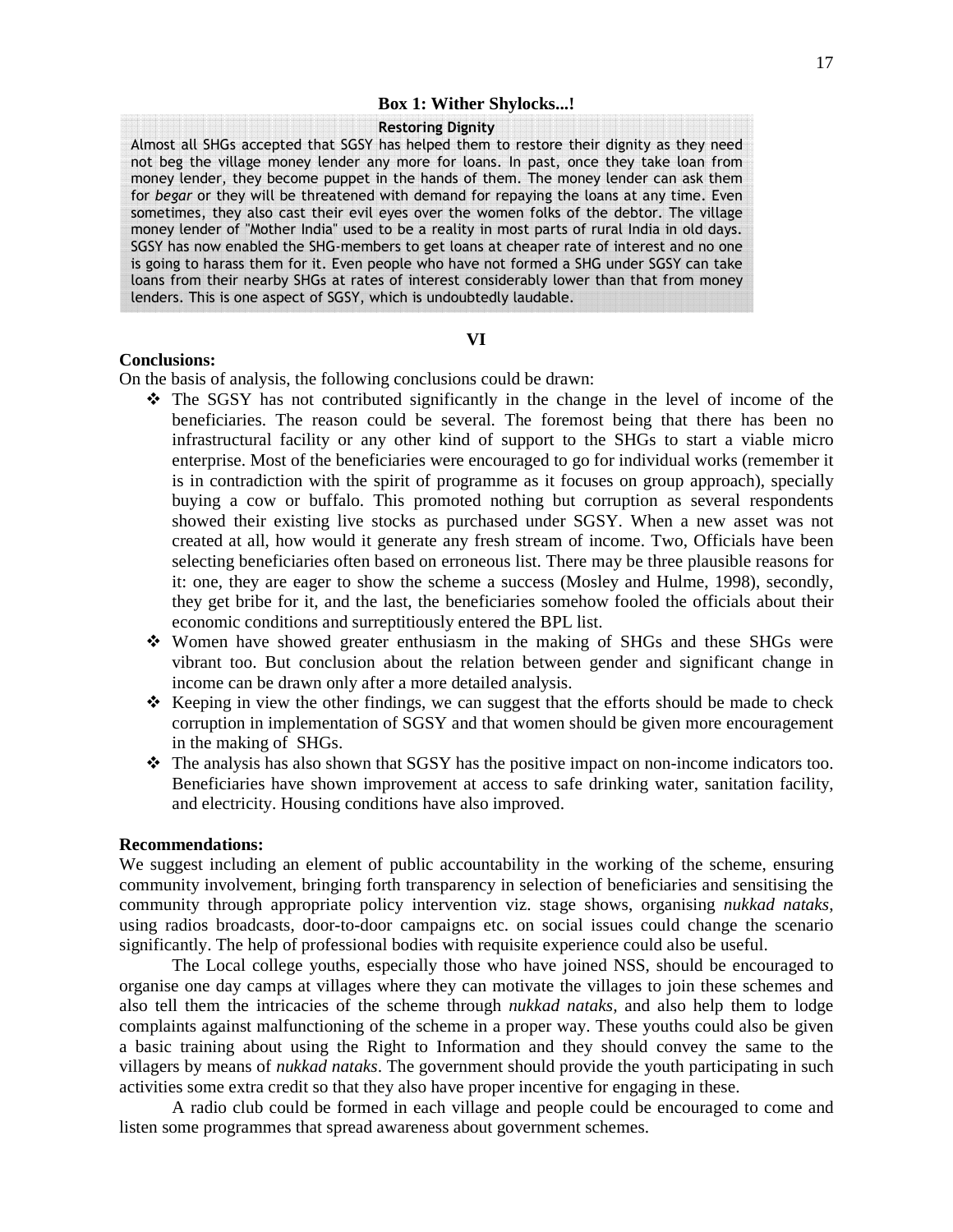Group activities should also be promoted by officials. Training workshops must be organised. If the SHGs come up with a finished product, there should be infrastructural support for its marketing.

 The time has come when the policy makers should realise that any Micro finance programme is not like a "Fire and Forget" kind of missile. It needs constant and sustained monitoring. It can also be a magic wand or just dry twig, depending on how it was handled.

### **References:**

- Blundell, Richard and Costa Dias, Monica (2000), "Evaluation Methods for Non-Experimental Data", *Fiscal Studies*, vol. 21, no. 4, pp. 427-468, Institute for Fiscal Studies.
- Clark, David A. (2005), "The capability Approach: Its Development, Critiques and Recent Advances", Global Poverty Research Group, p. 3. Downloaded on June 19, 2007, link: http://www.gprg.org/pubs/ workingpapers/pdfs/gprg-wps-032.pdf
- Field, Andy (2005), *Discovering Statistics Using SPSS,* Sage Publication, London, p. 132.
- *Monitoring Poverty in Uttar Pradesh*, Joint Report by Directorate of Economics and Statistics, Planning Department, Government of Uttar Pradesh and the World Bank, June 2006, p. 52.
- Mosley, Paul and Hulme, David (1998), "Micro enterprise Finance: Is There a Conflict Between Growth and Poverty Alleviation?" *World Development,* Vol. 26, No. 5, pp. 783-90, 1998.
- *National Family Health Survey-2: India Report*, p. 36, downloaded on June 30, 2007, link: http://www.nfhsindia.org/data/india/ indchap2.pdf
- *National Family Health Survey-2: Uttar Pradesh Report*: p. 28 downloaded on June 30, 2007, link: http://www.nfhsindia.org/data/up/ upchap2.pdf
- Nayyar, Gaurav (2005), "Growth and Poverty in Rural India: An Analysis of Inter-State Differences", *Economic and Political Weekly*, April 16, 2005, pp.1631-9.
- Planning Department of Uttar Pradesh website, link: http://planning.up.nic.in/dev\_ind/devind\_main.htm
- Ravallion, Martin (2000), "Evaluating Anti-Poverty Programs", World Bank Policy Research Paper 3625.
- Ray, Debraj(2002). *Development Economics*, India: Oxford University Press, Fifth Impression, p. 250.
- Schmidt, Christoph M. (1999), "Knowing What Works The Case for Rigourous Program Evaluation", Discussion Paper Series, IZP DP no. 77, Institute for the Study of Labour.
- Siegel, Sidney and Castellan, Jr., N. John (1988), *Nonparametric Statistics for the Behavioral Sciences*, 2<sup>nd</sup> edi., McGraw-Hill International Editions, Statistical Series.
- Stuijvenberg, Pieter A. Van(1996). "Structural adjustment in India-What About Poverty Alleviation?", in Rao, C. H. Hanumantha and Linnemann, Hans(eds.), *Economic Reforms and Poverty Alleviation in India,* Indo-Dutch Studies on Development Alternatives-17, Sage Publications, New Delhi/Thousand Oaks/London, p.38.
- Swaminathan, M (2007), "The Microcredit Alternative?" *Economic and Political Weekly*, March 31, 2007, pp. 1171-1175.
- Uttar Pradesh Development Report, Vol. 1, p. 95, Government of India, New Delhi, 2007